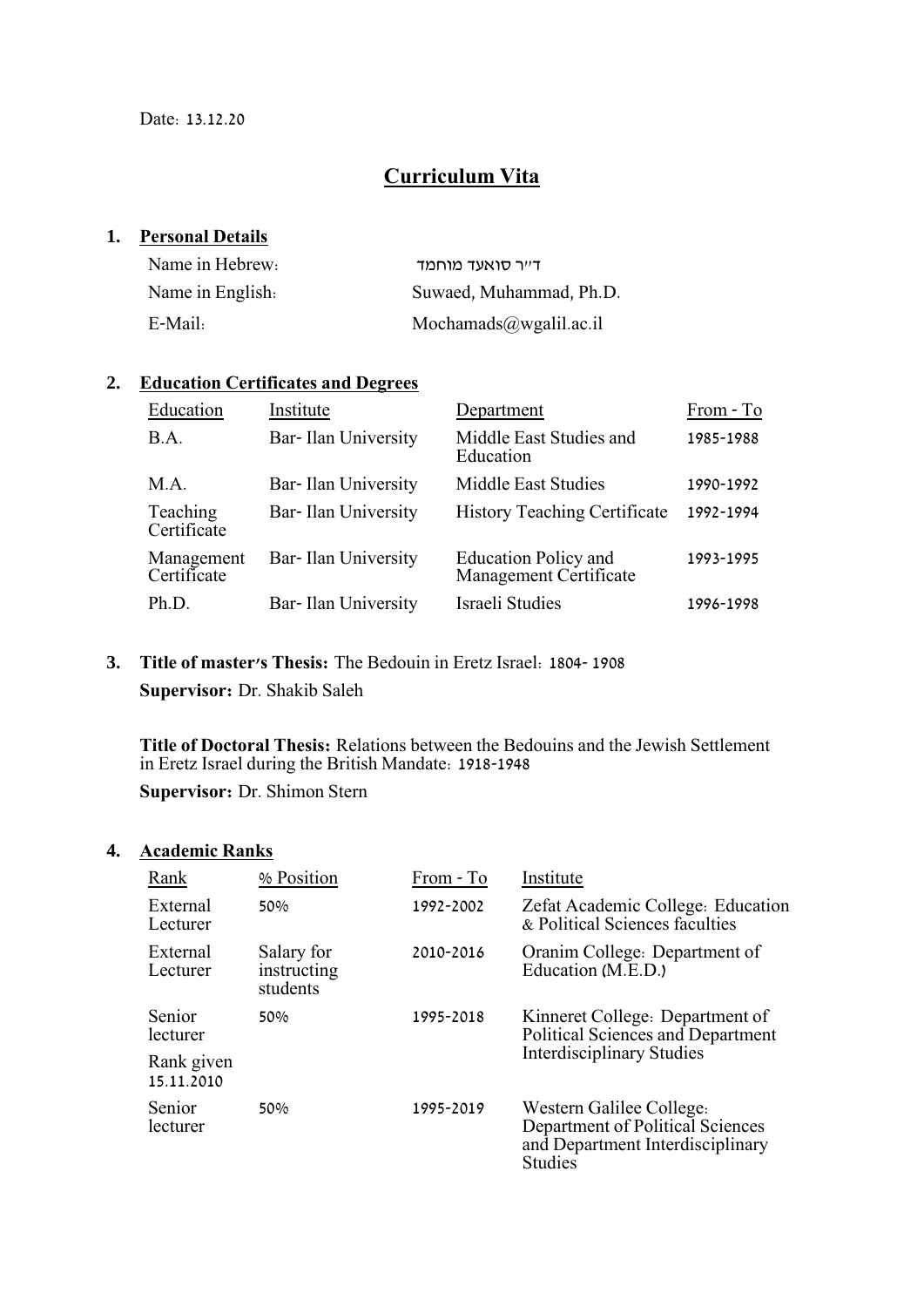| <u>Rank</u>        | % Position | From - To | Institute                                                                                                          |
|--------------------|------------|-----------|--------------------------------------------------------------------------------------------------------------------|
| Senior<br>lecturer | 100%       | 2019-2020 | Western Galilee College.<br>Department of Political Sciences<br>and Department Interdisciplinary<br><b>Studies</b> |

## **5. Supervising Graduate and Post-Graduate Students**

|  |  | a. Names of M.A. Students (supervised by the lecturer) |  |
|--|--|--------------------------------------------------------|--|
|  |  |                                                        |  |

| Name of Student         | Year of Completion |
|-------------------------|--------------------|
| Helf Amal               | 2011               |
| <b>Mndalovic Hageet</b> | 2012               |
| Sawaid Amera            | 2012               |
| Eyadat Ali              | 2013               |
| Swaad Abd Albast        | 2013               |
| Alian Khetam            | 2014               |
| Gnama Lames             | 2014               |
| Swedan/Mezel Sader      | 2014               |
| Swead Faten             | 2014               |
| Yahia fynana            | 2015               |
| Adawi Kholood           | 2015               |
| Hamza Bassam            | 2016               |

### b. Names of Doctoral Students (supervised by the lecturer)

| Name of Student  | Year of Completion | Co-Supervisor                               |
|------------------|--------------------|---------------------------------------------|
| Marwan Abu Jaber | in progress        | Prof. Ze'ev Magen & Dr. Mordechai<br>Kiddar |
| Swaid Randa      | in progress        | Prof. Ze'ev Magen & Dr. Mordechai<br>Kiddar |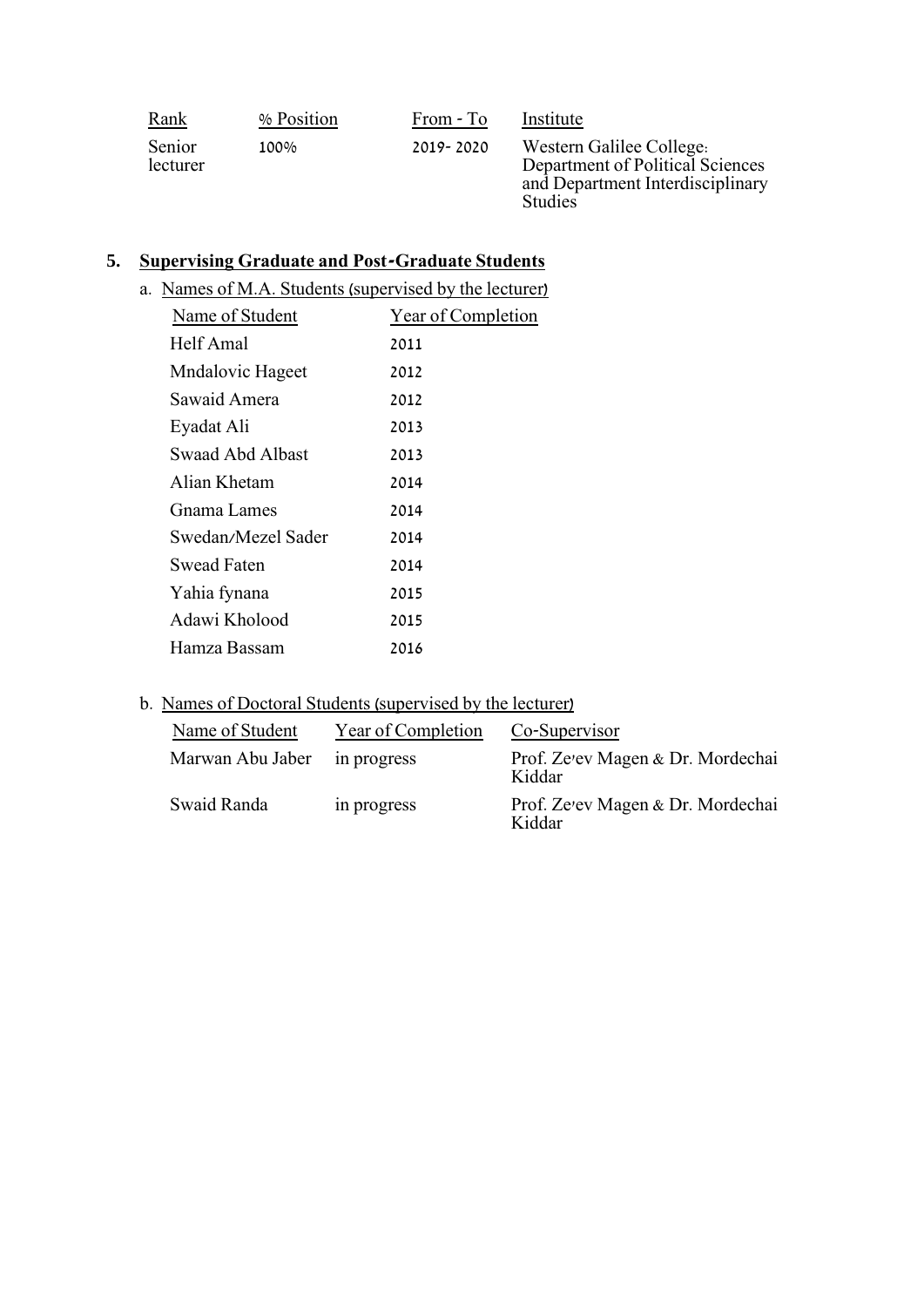# **6. Active Participation in Conferences (Only from 2001)**

### **International Conferences**

| <u>Date</u>    | Name of<br>Conference                                                                                   | Place of<br>Conference                                                                                                                                    | <b>Subject of</b><br>Lecture/Discussion                                                                                               | Role     |
|----------------|---------------------------------------------------------------------------------------------------------|-----------------------------------------------------------------------------------------------------------------------------------------------------------|---------------------------------------------------------------------------------------------------------------------------------------|----------|
| 16-17.12.2002  | Middle Eastern<br>Societies and the<br>West:<br>Accommodation                                           | Tel Aviv<br>University<br>Dayan Center<br>for Middle                                                                                                      | Egyptian<br>intellectuals & The<br>New Middle East                                                                                    | lecturer |
|                | or Clash of<br>Civilization                                                                             | East and Africa<br><b>Studies</b>                                                                                                                         |                                                                                                                                       |          |
| 11-14.7.2003   | Conference held<br>by The<br>Association for<br>the study of<br>Travel in Egypt<br>and the Near<br>East | Worchester<br>College,<br>Oxford,<br>England<br><b>ASTENE</b><br>(Association<br>for the study of<br>travel in Egypt<br>and the near<br>East).            | The Image of the<br>Bedouin in<br>Literature of<br><b>Western Travelers</b><br>who Visited the<br>Holly Land in the<br>$19th$ century | Lecturer |
| 12-15.7.2003   | Education as a<br>Force for<br>Change?                                                                  | University of<br>Exeter,<br>England, The<br><b>British Society</b><br>for Middle<br><b>Eastern Studies</b><br>(BRISMES)                                   | Arab minority<br><b>Education</b> in Israel                                                                                           | Lecturer |
| 5-7.7.2004     | Domination,<br>Self-Expression<br>and Liberation<br>in the Middle<br>East                               | London<br>Middle East<br>Institute at<br>SOAS<br>University of<br>London, the<br><b>British Society</b><br>for Middle<br><b>East Studies</b><br>(BRISMES) | The New Middle<br>East: in the Arab<br>Intellectuals'<br>View: Between<br>Separatism and<br>Globalization                             | Lecturer |
| $6 - 8.7.2005$ | Pilgrimages &<br>Shrines in the<br><b>Syrian Orient</b>                                                 | Oxford<br>University-<br>United<br>Kingdom<br><b>ARAM</b><br>Society for<br>Syrian-<br>Mesopotamian                                                       | Rituals of<br>pilgrimage to<br>sanctified Muslim<br>graves in the north<br>of the Holy Land<br>during the Ottoman<br>period           | Lecturer |
| 10-12.7.2006   | Security,<br>Democracy and<br>Human Rights                                                              | <b>Studies</b><br>Amman-<br>Jordan, Muta<br>University                                                                                                    | The Confrontation<br>between the State<br>of Israel and the<br><b>Negev Bedouins</b>                                                  | Lecturer |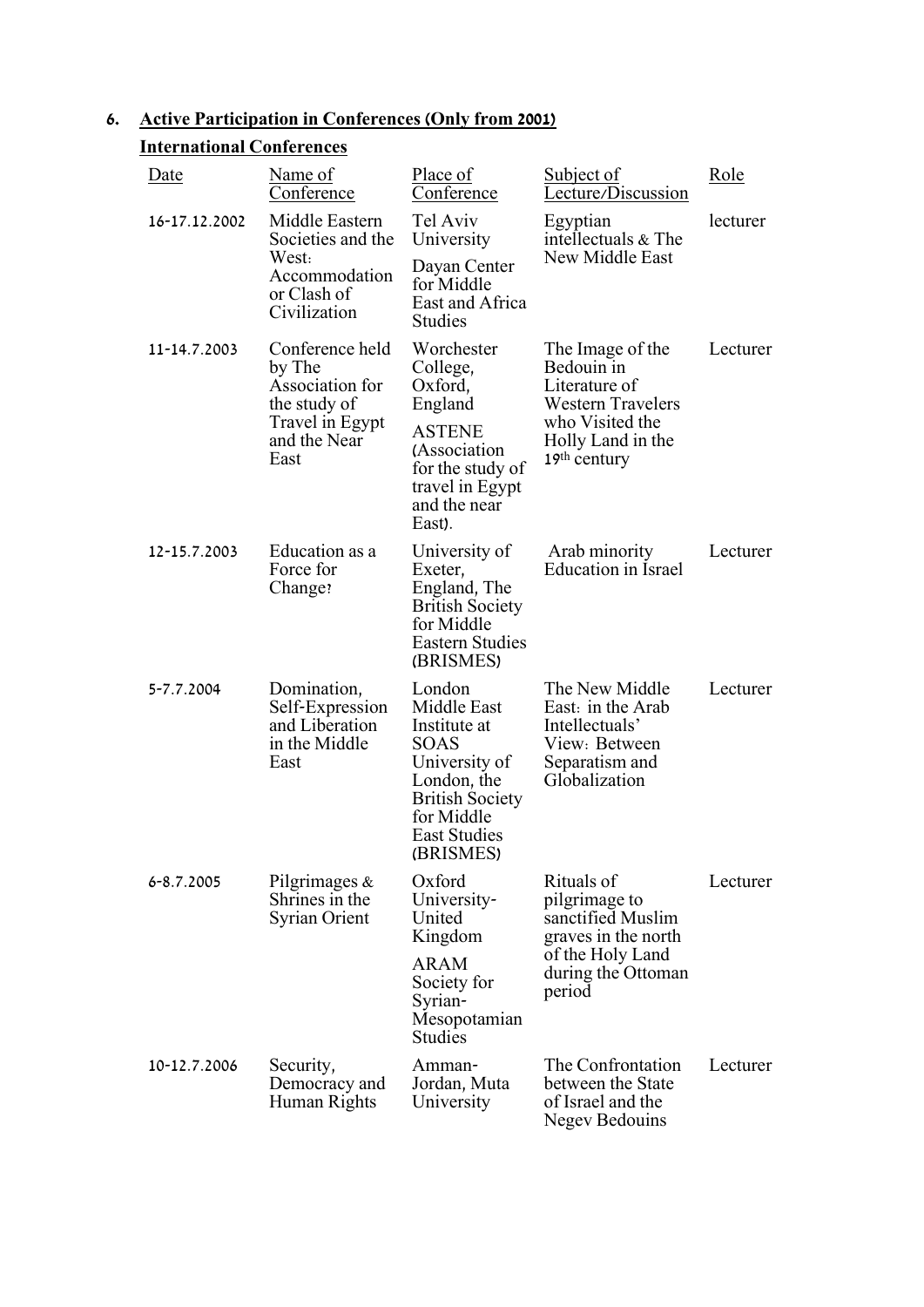| Date         | Name of<br><u>Conference</u>                                         | Place of<br>Conference                                                                                                      | Subject of<br>Lecture/Discussion                                                                                                                 | Role                       |
|--------------|----------------------------------------------------------------------|-----------------------------------------------------------------------------------------------------------------------------|--------------------------------------------------------------------------------------------------------------------------------------------------|----------------------------|
| 12-14.7.2006 | Making sense<br>of: Dying and<br>Death                               | Mansfield<br>College-<br>Oxford<br>University                                                                               | Coping with Grief<br>and Loss of Muslim<br>Arabs in Israel- a<br>Religious and<br>Social Perception                                              | Chairma<br>n &<br>Lecturer |
| 10-12.7.2007 | Human<br>Development &<br>Security in a<br>Changing World            | Amman-<br>Jordan, Tapila<br>Technological<br>University                                                                     | The Arabic World<br>& the West in the<br>Wake of 11<br>September 2001: A<br>Dialogue or Crush?                                                   | Lecturer                   |
| 19-21.7.2007 | <b>Cultural Studies</b><br><b>Now</b>                                | London-<br>England,<br>University of<br>East London                                                                         | A Cultural<br>Encounter in a<br>Changing World-A<br>Dialogue or Crush.<br>The Arabic World<br>& the West in the<br>Wake of 11<br>September 2001. | Lecturer                   |
| 10-13.7.2008 | Terrorism in the<br>Digital Age                                      | Jordan-Ma'an<br>Al-Hussein<br><b>Bin Talal</b><br>University                                                                | <b>United States and</b><br>the War against<br>Terror following<br>the Events of 11<br>September: An<br>Intellectual Dialog.                     | Lecturer                   |
| 4-6.7.2009   | Frontiers, Space,<br>Separation and<br>Contact in the<br>Middle East | University of<br>Manchester-<br>England, the<br><b>British Society</b><br>for Middle<br><b>Eastern Studies</b><br>(BRISMES) | Arab marriages<br>from both sides of<br>the border and the<br>law of citizenship<br>and entry to Israel.                                         | lecturer                   |
| 8-10.7.2009  | Gender<br>perceptions<br>East/West                                   | University of<br>York-<br>England,<br>Centre for<br>Women's<br><b>Studies</b>                                               | Women and<br>Gender in Arabic<br>Society Exposed to<br>Western culture:<br>The Case of the<br>Israeli Arabs                                      | Lecturer                   |
| 7-10.2010    | Gender and the<br>Family                                             | University of<br>Birmingham,<br>Gender and<br>Medieval<br><b>Studies</b>                                                    | The wives of the<br>Ottoman Sultan and<br>their involvement<br>in politics                                                                       | Lecturer                   |
| 12-15.7.2010 | International<br>Medieval<br>Congress                                | University of<br>Leeds,<br>Medieval<br><b>Studies</b>                                                                       | The Image of the<br>Bedouin in<br>Literature of<br><b>Western Travelers</b><br>who Visited the<br>Holy Land in the<br>Ottoman Era                | Lecturer                   |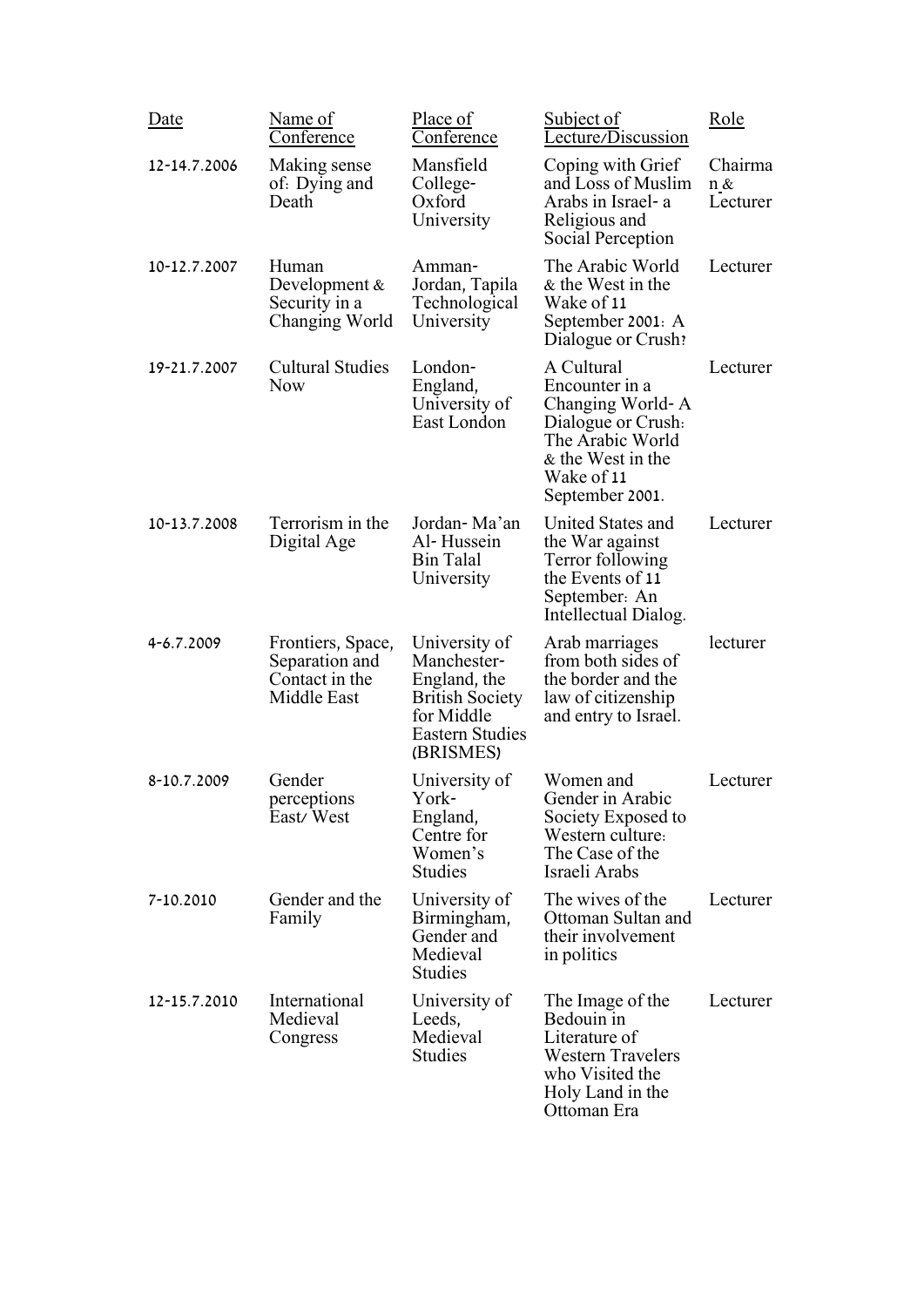| <b>Date</b>   | Name of<br>Conference                                       | Place of<br>Conference                                                | Subject of<br>Lecture/Discussion                                                                        | Role     |
|---------------|-------------------------------------------------------------|-----------------------------------------------------------------------|---------------------------------------------------------------------------------------------------------|----------|
| 14-16.7.2010  | Psychology of<br><b>Women Section</b>                       | London-<br>England, The<br><b>British</b><br>Psychological<br>Society | Oppression,<br>exploitation and<br>abuse of the Arab<br>woman in the<br>writings of Noel El-<br>Saadawi | Lecturer |
| 26-28.11.2010 | Citizenship,<br>Religion and<br>Education                   | London-<br>England,<br>History of<br>Education<br>Society (OK)        | The Islamic<br>movement and<br>religious-Islamic<br>education in Israel                                 | Lecturer |
| 15-17.9.2011  | Poverty,<br>Freedom and<br>Security                         | Mu'ta<br>University-<br>Jordan, Faculty<br>of Social<br>Sciences      | Poverty among the<br><b>Negev Bedouins:</b><br>causal factors and<br>ways of coping                     | Lecturer |
| 20-23.12.2012 | Arab Spring and<br>Social Change                            | Mu'ta<br>University-<br>Jordan, Faculty<br>of Social<br>Sciences      | Political<br>corruption.<br>definitions,<br>approaches and<br>methods of coping                         | Lecturer |
| 22-25.1.2014  | Citizenship,<br>Social Identity<br>and National<br>Security | Mu'ta<br>University-<br>Jordan, Faculty<br>of Social<br>Sciences      | Arab minority in<br>Israel: citizenship,<br>identity and<br>belonging                                   | lecturer |

## **Local Conferences**

| <u>Date</u>  | Name of<br>Conference                                                                                                                           | Place of<br>Conference                                                                                                                        | Subject of Lecture/<br>Discussion                                                              | Role     |
|--------------|-------------------------------------------------------------------------------------------------------------------------------------------------|-----------------------------------------------------------------------------------------------------------------------------------------------|------------------------------------------------------------------------------------------------|----------|
| 23-24.5.2001 | Israeli society,<br>where to?                                                                                                                   | Western<br>Galilee<br>College                                                                                                                 | Human rights in<br>Israel                                                                      | Lecturer |
| 2.5.2002     | National<br>struggles,<br>resistance and<br>terrorism in the<br>land: aspects,<br>and policies in<br>past and present<br>military<br>responses. | Bar-Ilan<br>University:<br>The Judaic<br><b>Sciences</b><br>Faculty.                                                                          | The Bedouin<br>revolts during the<br>rule of the Ottoman<br>Empire: center<br>versus periphery | lecturer |
| 7.5.2002     | Egypt and Sudan                                                                                                                                 | University of<br>Haifa: The<br>Departments of<br>the Middle<br><b>East History</b><br>and Arabic,<br>and Middle<br>Eastern Israeli<br>Society | The new Middle<br>East in perceptions<br>of Egyptian<br>intellectuals                          | Lecturer |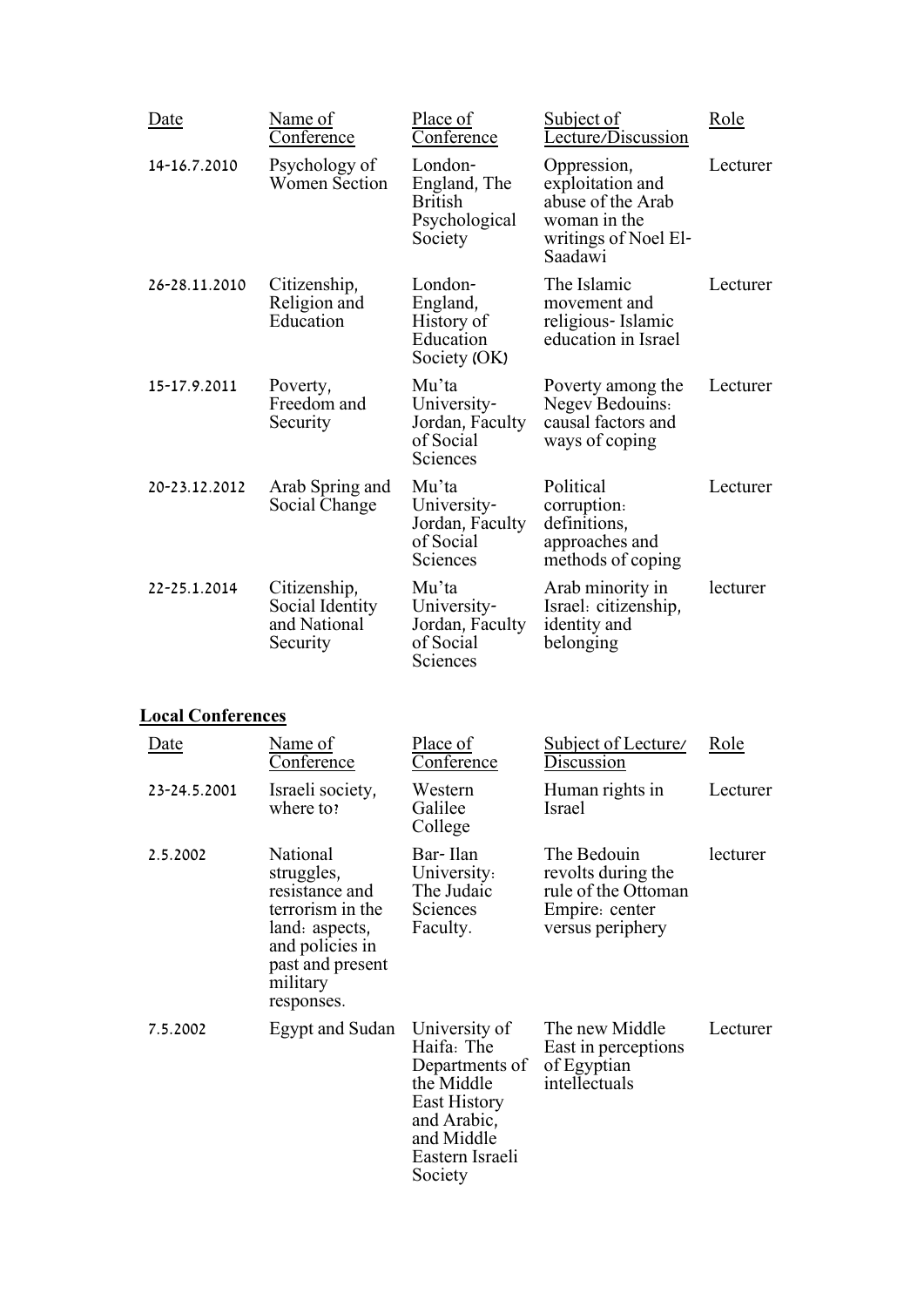| Date         | Name of<br><u>Conference</u>                                                       | Place of<br>Conference                                                                                                                                                     | Subject of Lecture/<br>Discussion                                                                      | Role                   |
|--------------|------------------------------------------------------------------------------------|----------------------------------------------------------------------------------------------------------------------------------------------------------------------------|--------------------------------------------------------------------------------------------------------|------------------------|
| 23.5.2002    | Sexual violence:<br>victimological<br>aspect                                       | Western<br>Galilee<br>College:<br>Criminology<br>Department                                                                                                                | The stance of Arab<br>society towards<br>rape and sexual<br>abuse                                      | Lecturer               |
| 30.5.2002    | From classical<br>terror to global<br>terror: historical<br>and current<br>aspects | The Western<br>Galilee<br>College:<br>Department of<br>Political<br>Sciences                                                                                               | Events of 11.9.01<br>and their impact on<br>the Arab world                                             | lecturer               |
| 23-25.2.2003 | Feminism of<br>poverty                                                             | Tel-Aviv<br>University, the<br>Forum of<br>Women and<br><b>Gender Studies</b><br>and feminist<br>theories at Tel-<br>Aviv<br>University.                                   | The struggle of an<br>Arab woman: the<br>case of Nawal El-<br>Saadawi                                  | Lecturer               |
| 28-29.2003   | Terror and<br>borders:<br>anthropological<br>aspects                               | Shalom Plaza<br>Hotel, Moshav<br>Neve Ilan The<br>Israeli<br>Anthropologic<br>al Society and<br>the Hebrew<br>University in<br>Jerusalem,<br>Social<br>Sciences<br>Faculty | The Arab and the<br>Western world<br>following 11<br>September 2001,<br>social and cultural<br>aspects | lecturer               |
| 19-20.5/2003 | Science,<br>technology and<br>culture-<br>anthropological<br>aspects               | Ben-Gurion<br>Institute, Sdeh<br>Boker, The<br>Israeli<br>Anthropologic<br>al Society                                                                                      | The stance of<br>Moslem orthodoxy<br>regarding artificial<br>insemination                              | Lecturer               |
| 28.4.2004    | Multiculturalism<br>in education                                                   | Western<br>Galilee<br>College                                                                                                                                              | Arab education in<br>Israel:<br><b>Israelization</b> verus<br>Palestinization                          | Lecturer               |
| 16.5.2004    | Multiculturalism<br>under the<br>shadow of<br>national conflict                    | Bar-Ilan<br>University,<br>Coexistence<br>program<br>Student's<br>Dean's office                                                                                            | Arabs in Israeli<br>society: conflicts of<br>identity                                                  | lecturer               |
| 29.11.2004   | The new world<br>order after the<br>war in Iraq                                    | Western<br>Galilee<br>College                                                                                                                                              | The war in Iraq.<br>theoretical aspects.                                                               | Chairman<br>& lecturer |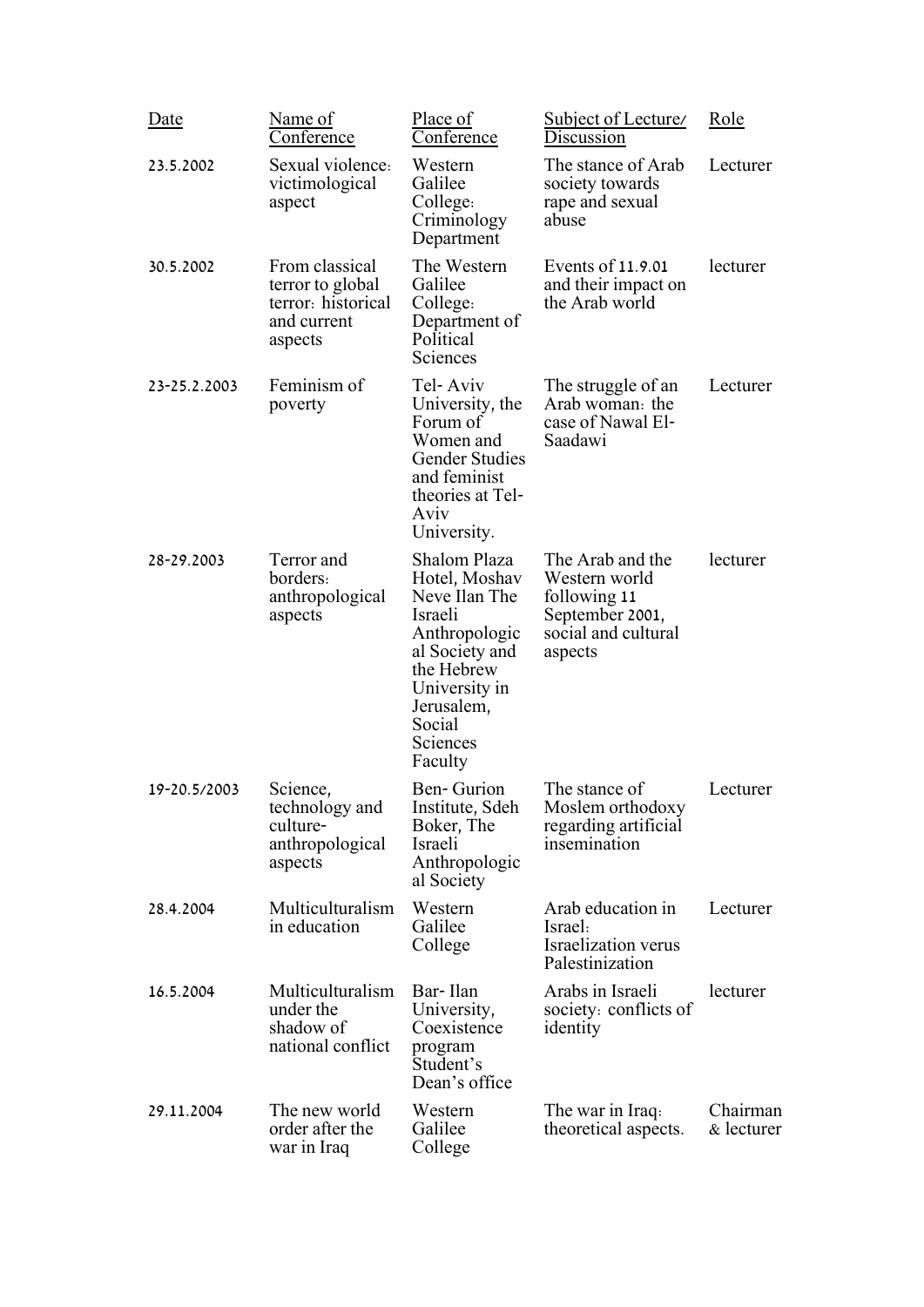| Date         | Name of<br><u>Conference</u>                                                                                                | Place of<br>Conference                                                                                                               | Subject of Lecture<br>Discussion                                                                                                | Role                                                                                                                                                       |
|--------------|-----------------------------------------------------------------------------------------------------------------------------|--------------------------------------------------------------------------------------------------------------------------------------|---------------------------------------------------------------------------------------------------------------------------------|------------------------------------------------------------------------------------------------------------------------------------------------------------|
| 3.5.4.2005   | Feminism, law<br>and social<br>change                                                                                       | Tel-Aviv<br>University-<br>Women and<br><b>Gender Studies</b><br>Forum.                                                              | Oppression and<br>exploitation of the<br>Arab woman in the<br>writings of Nawal<br>El-Saadawi                                   | lecturer                                                                                                                                                   |
| 5.4.2005     | Democracy,<br>morals and<br>national security                                                                               | Jordan Valley<br>Academic<br>College                                                                                                 | Between national<br>security and ethics-<br>the case of the<br>Arabs in Israel.                                                 | Lecturer<br>&<br>Chairman:<br>"The<br>democrati<br>c state and<br>social<br>conflicts"                                                                     |
| 25-26.5.2005 | State,<br>nationalism,<br>periphery as<br>critical<br>anthropological<br>aspects                                            | Sapir College;<br>The Israeli<br>Anthropologic<br>al Society                                                                         | The conceptions<br>gap between the<br>Bedouins and the<br>state: the case of<br>the unrecognized<br>villages in the<br>Galilee. | Speaker &<br>Chairman<br>of the<br>session:<br>"Perpetuat<br>ion of the<br>margins-<br>coping of<br>detached<br>communiti<br>es with<br>Israel<br>hegemony |
|              |                                                                                                                             |                                                                                                                                      |                                                                                                                                 | politically,<br>economica<br>lly and<br>socially                                                                                                           |
| 2-4.6.2005   | New studies on<br>the Galilee and<br>its surroundings                                                                       | Tel-Hai<br>College                                                                                                                   | The Bedouin-<br>French dispute of<br>1919-1921 and its<br>impact on the<br>Jewish population<br>of the Upper<br>Galilee:        | Lecturer                                                                                                                                                   |
| 11-12.6.2005 | Children with<br>special needs in<br>the Arab sector.<br>"the integration"<br>of change or the<br>change of<br>integration" | Nazareth - St.<br>Gabriel Hotel<br>Shatal, the<br>Society for<br>Civil Rights;<br>Adale<br>association and<br>other<br>organizations | Integration: its<br>advantages and<br>difficulties in the<br>Arab sector (lecture<br>in Arabic).                                | Lecturer                                                                                                                                                   |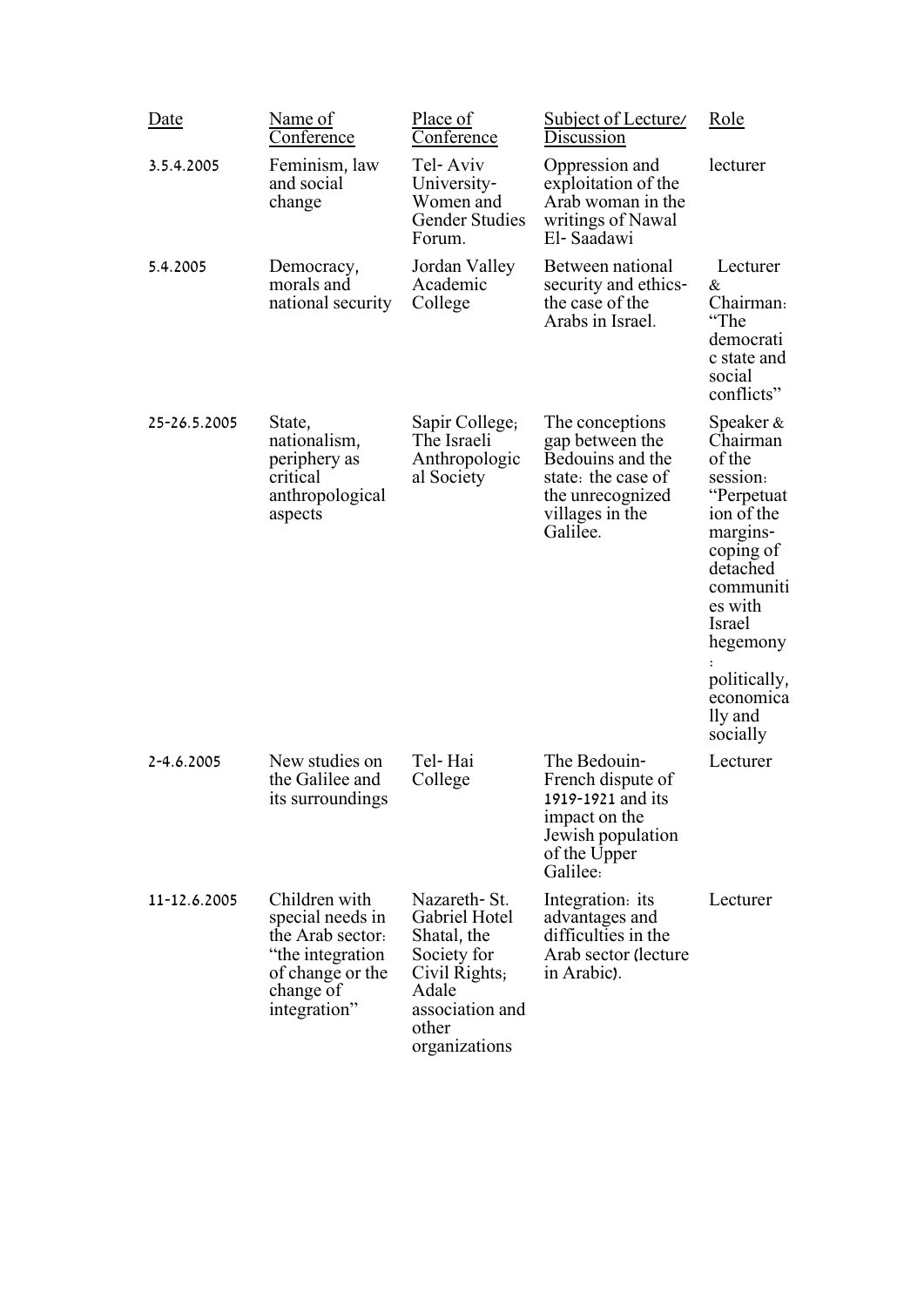| Date           | Name of<br>Conference                                                                            | Place of<br>Conference                                                                                                                                    | Subject of Lecture/<br>Discussion                                                                                                 | Role     |
|----------------|--------------------------------------------------------------------------------------------------|-----------------------------------------------------------------------------------------------------------------------------------------------------------|-----------------------------------------------------------------------------------------------------------------------------------|----------|
| 29.6.2005      | Innovations and<br>reforms in the<br>history of<br>education in<br>Israel and the<br>Diaspora    | Tel-Aviv<br>University (the<br>School of<br>Education) The<br>Israeli Society<br>studies of<br>Education<br><b>History</b>                                | The follow up<br>committee findings<br>regarding Arab<br>education in Israel<br>and the state's<br>educational cultural<br>policy | lecturer |
| 26-27.4.2006   | Scouting in the<br>Land of Israel/<br>Palestine in the<br>past and present                       | The Hebrew<br>University,<br>Jerusalem and<br>the Al-<br>Kassami<br>College Baka<br>El-Garbiya,<br>the Nehemiah<br>Levtzion<br>Center of Islam<br>studies | Ziara: ceremonies<br>at Moslem<br>sanctified graves in<br>the Galilee                                                             | Lecturer |
| $7 - 8.6.2006$ | To belong, to be<br>a name<br>anthropological<br>criticism of<br>connection and<br>disconnection | Ashdod, The<br>Israeli<br>Anthropologic<br>al Society                                                                                                     | Women in Iran of<br>the Islamic<br>revolution: status<br>and aspirations                                                          | lecturer |
| 27.1.2006      | Time affected<br>changes in<br>Community and<br>education                                        | Oranim<br>College, The<br>Israeli Society<br>of Education<br>History study                                                                                | <b>Education</b> and<br>politics: the quality<br>of relations<br>between the<br>academia and the<br>regime in Egypt               | Lecturer |
| 28-29.6.2006   | Eighth Galilee<br>research<br>conference                                                         | Tel-Hai<br>College                                                                                                                                        | Palheib: Bedouins<br>in the Zionist Camp<br>during the War of<br>Independence                                                     | Lecturer |
| 14-15.2.2007   | To be a minority<br>in Israel- a<br>comparative                                                  | Haifa<br>University,                                                                                                                                      | Changes in the<br>Israeli Bedouin<br>Society: The                                                                                 | Lecturer |
|                | view                                                                                             | The Israeli<br>Sociological<br>Society                                                                                                                    | Galilee Bedouins as<br>a test case                                                                                                |          |
| 26.6.2007      | Women's<br>writing and<br>writing on<br>women                                                    | Tel-Aviv<br>University,<br>Arabic<br>language and<br>culture faculty                                                                                      | Feminism, law and<br>social change in the<br>Arab world in the<br>writings of Nawal<br>el-Saadawi.                                | Lecturer |
| 24-25.6.2007   | Galilee studies                                                                                  | Tel-Hai<br>College                                                                                                                                        | Center- periphery<br>relations in the<br>Ottoman era, the<br>case of Akil Aga el-<br>Hasi                                         | Lecturer |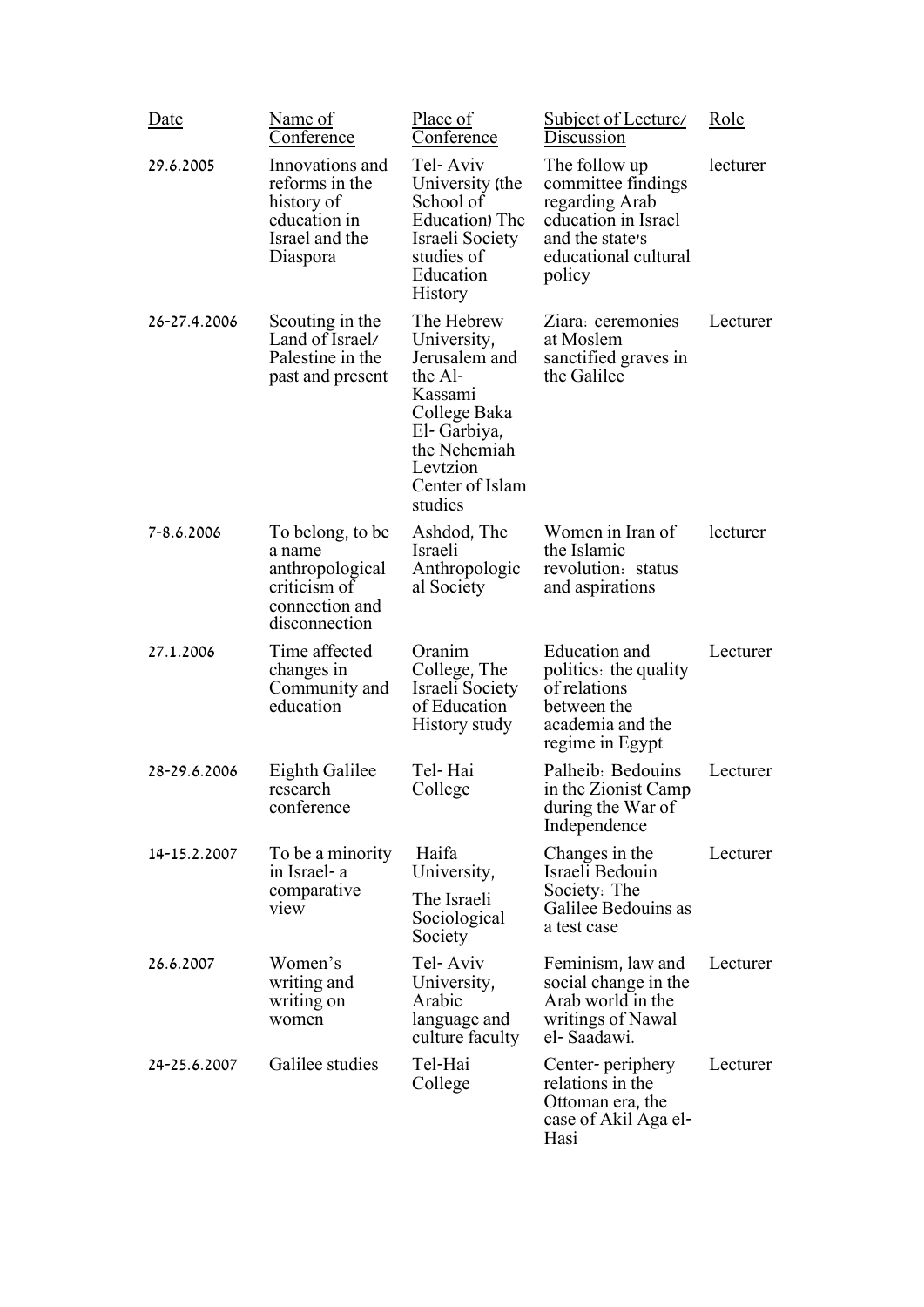| Date         | Name of<br>Conference                                                                       | Place of<br>Conference                                                                               | Subject of Lecture/<br>Discussion                                                                                             | Role                                                                                                                                  |
|--------------|---------------------------------------------------------------------------------------------|------------------------------------------------------------------------------------------------------|-------------------------------------------------------------------------------------------------------------------------------|---------------------------------------------------------------------------------------------------------------------------------------|
| 21-22.5.2008 | The Annual<br>Conference of<br>the Israeli<br>Anthropological<br>Society                    | Beit Berl<br>College, the<br>Israeli<br>Anthropologic<br>al Society                                  | Knowledge and<br>imagery in an<br>intercultural<br>meeting: The Arab<br>world and the West<br>following 11<br>September 2001. | Lecturer &<br>Chairman<br>of the<br>session:<br>"Knowled<br>ge and<br>Imagery at<br>intersectio<br>ns of<br>multicultu<br>ral meets". |
| 4.6.2008     | In-faculty<br>seminar                                                                       | Tel-Aviv<br>University, the<br>Arabic faculty                                                        | Woman's image in<br>modern Arab<br>literature: Egypt as<br>test case                                                          | Lecturer                                                                                                                              |
| 25.6.2008    | Education and<br>nationalism in<br>changing times                                           | Tel-Hai<br>College, the<br>Israeli Society<br>of Education<br>History study                          | Educational policy<br>in Egypt, the<br>British rule era:<br>1882-1922:                                                        | Lecturer                                                                                                                              |
| 17.11.2008   | Local elections<br>among Arab and<br>Druze<br>population 2008                               | Tel-Aviv<br>University,<br>Dayan Center<br>of Middle East<br>and Africa<br><b>Studies</b>            | The uniqueness the<br>Bedouins' election<br>system                                                                            | lecturer                                                                                                                              |
| 17-18.2.2009 | The Annual<br>Conference of<br>the Israeli<br>Sociological<br>Society                       | The<br>Management<br>College of -<br>Rishon Le-<br>Zion, the<br>Israeli<br>Sociological<br>Society   | Women and gender<br>in the Arab world.<br>Nawal El-Saadawi<br>as a test case                                                  | Lecturer                                                                                                                              |
| 25.5.2009    | The annual<br>conference of<br>the Israeli<br>Society of<br>International<br><b>Studies</b> | Tel-Aviv<br>University, the<br>Israeli Society<br>of International<br><b>Studies</b>                 | The intelligence in<br>the first Muslim<br>state                                                                              | Lecturer                                                                                                                              |
| 1.7.2009     | The annual<br>conference of<br>the Israeli<br>Society of<br>Education<br><b>History</b>     | Kibbutzim<br>College of<br>Education,<br>Tel-Aviv, the<br>Israeli Society<br>of Education<br>history | From conservatism<br>to modernism: the<br>education system in<br>Egypt 1798-1849                                              | Lecturer                                                                                                                              |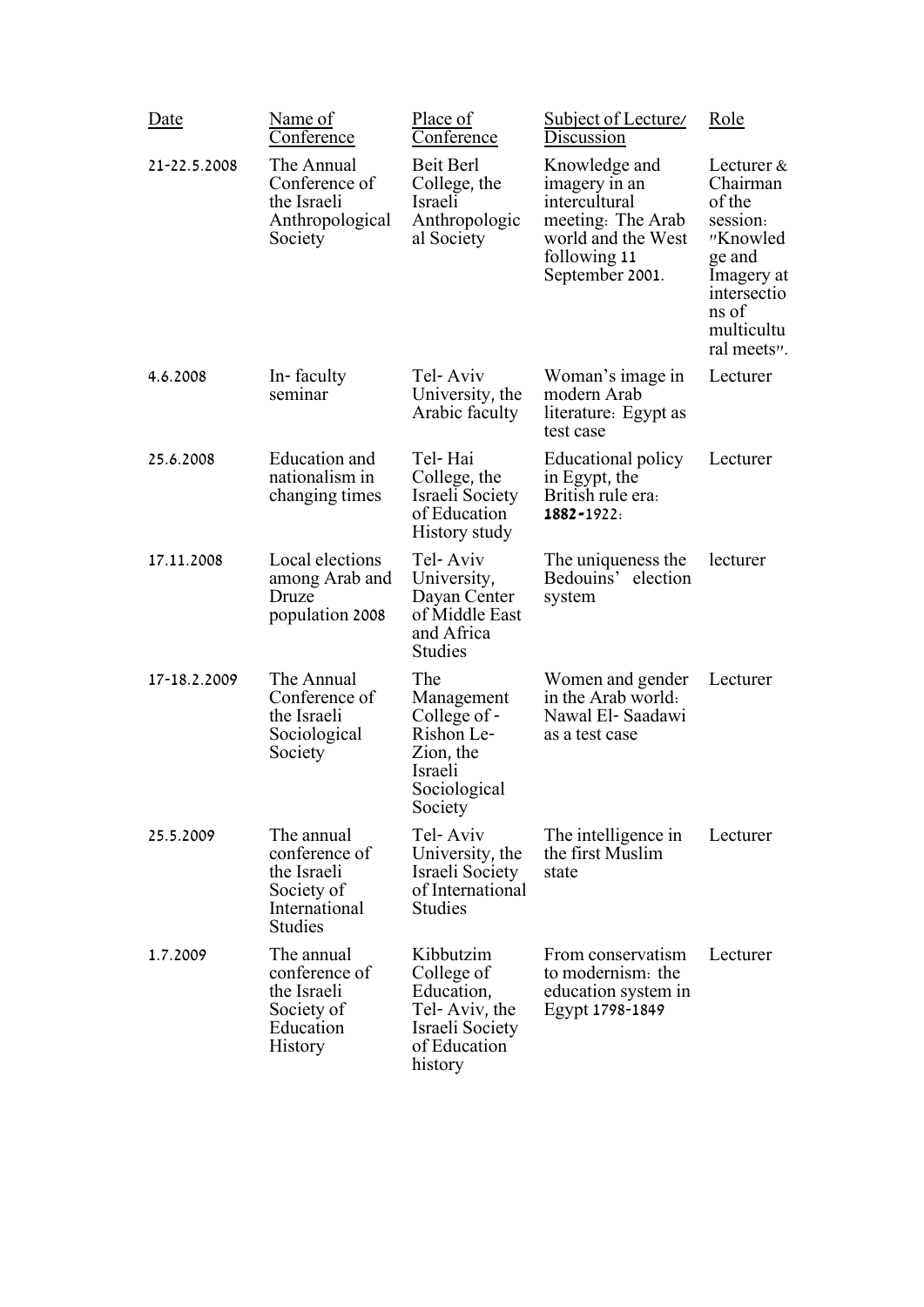| Date         | Name of<br>Conference                                                               | Place of<br>Conference                                                                                                     | <b>Subject of Lecture</b><br>Discussion                                                                                        | Role     |
|--------------|-------------------------------------------------------------------------------------|----------------------------------------------------------------------------------------------------------------------------|--------------------------------------------------------------------------------------------------------------------------------|----------|
| 15-16.2.2010 | The annual<br>conference of<br>the Israeli<br>sociological<br>society               | Western<br>Galilee<br>College, the<br>Israeli<br>Sociological<br>Society                                                   | Folk medicine of<br>Israeli Bedouins:<br>health and methods<br>of healing                                                      | Lecturer |
| 15.3.2010    |                                                                                     | Western<br>Galilee<br>College, the<br>Political<br>Sciences<br>faculty and the<br>Middle East<br><b>Studies faculty</b>    | The future of the<br>Middle East from<br>the viewpoint of<br>Arab intellectuals                                                | Lecturer |
| 25.5.2010    | Workshop of<br>researchers                                                          | Western<br>Galilee<br>College                                                                                              | Arabs in the Israeli<br>society-identity<br>doubts                                                                             | lecturer |
| 31.5.2010    | The annual<br>conference of<br>the Israeli<br>international<br>relations society    | Western<br>Galilee<br>College, the<br>Israeli<br>international<br>relations<br>society                                     | The theory of<br>"recognition of<br>cultures" and its<br>place in settlement<br>of disputes                                    | Lecturer |
| 28.6.2010    | The annual<br>conference of<br>the Israeli<br>education<br>History study<br>Society | Hebrew<br>University-<br>Jerusalem, the<br>Israeli<br>Education<br>History study<br>Society                                | The struggle over<br>language usage in<br>Egyptian education<br>system at the era of<br>British occupation:<br>1882-1922       | Lecturer |
| 29.6.2010    | Galilee studies:<br>The Annual<br>Conference of<br>Tel-Hai studies                  | Tel-Hai<br>College                                                                                                         | The Bedouin image<br>in the literature of<br><b>Western Travelers</b><br>who visited the<br>Holy Land in the<br>$19th$ century | Lecturer |
| 10.1.2011    | Global and<br>regional terror<br>under the<br>scrutiny of the<br>media              | Western<br>Galilee<br>College, The<br>Political<br>Sciences<br>faculty and the<br>Middle Eastern<br><b>Studies faculty</b> | The war against<br>terror following 11<br>September-the<br>Arabic viewpoint                                                    | lecturer |
| 29.3.2011    | Education in<br>multicultural<br>society                                            | Kaye academic<br>College-Beer<br>Sheva,<br><b>UNESCO</b><br>Israel, Mofet<br>Institute and<br>Kay College                  | Education, identity<br>and ideology: the<br>Islamic movement<br>and Moslem<br>religious education<br>in Israel                 | Lecturer |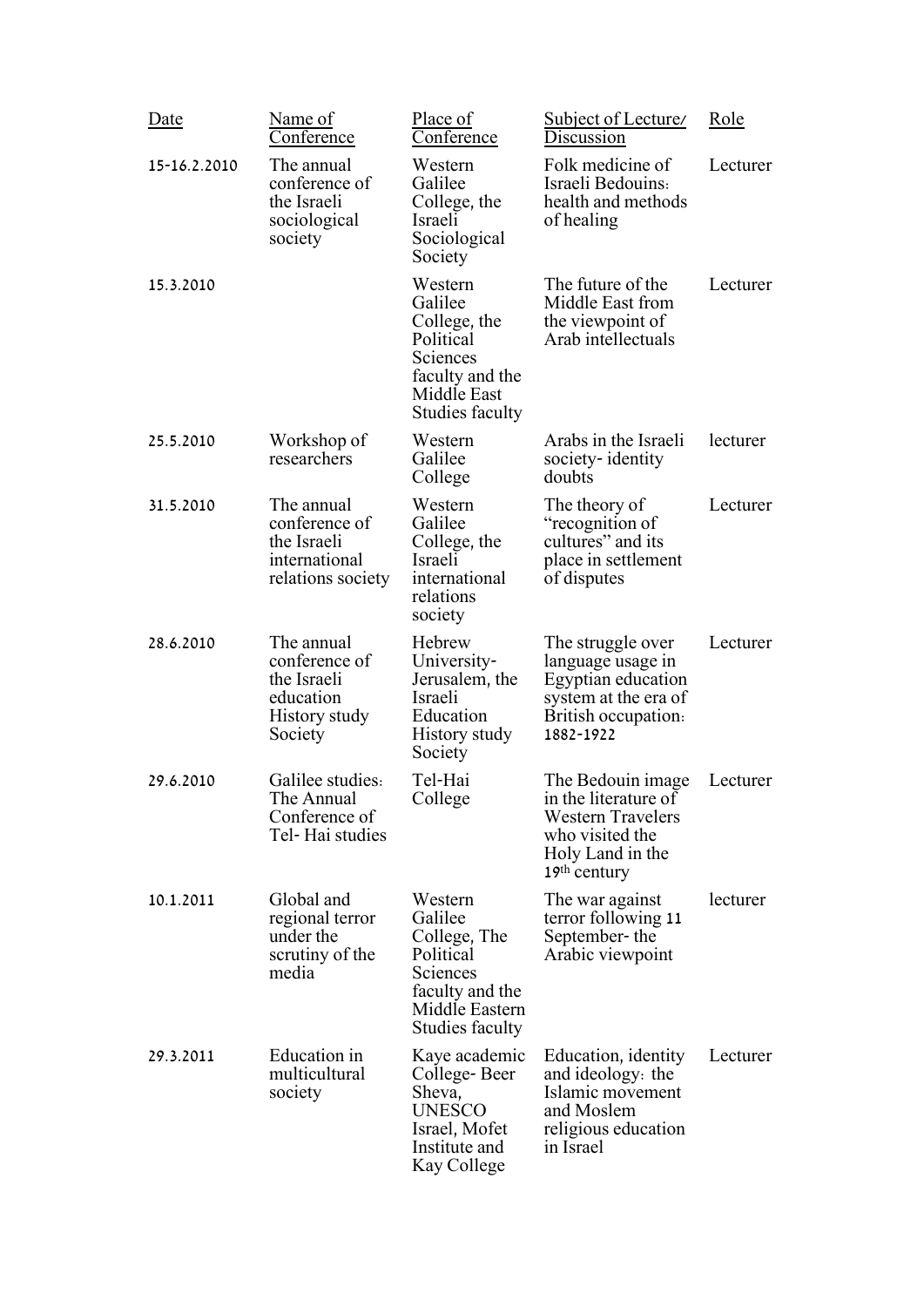| Date         | Name of<br>Conference                                                                                                                               | Place of<br>Conference                                                                                                                                                                                                                    | Subject of Lecture/<br>Discussion                                                                    | Role     |
|--------------|-----------------------------------------------------------------------------------------------------------------------------------------------------|-------------------------------------------------------------------------------------------------------------------------------------------------------------------------------------------------------------------------------------------|------------------------------------------------------------------------------------------------------|----------|
| 29-30.5.2011 | The 39th annual<br>conference of<br>the Israeli<br>anthropological<br>society: the<br>home,<br>anthropological<br>views                             | University of<br>Haifa,<br>the Israeli<br>anthropologica<br>l society                                                                                                                                                                     | Changes in the<br>Galilee Bedouin<br>dwelling and its<br>social and cultural<br>implications         | Lecturer |
| 27.6.2011    | The 13 <sup>th</sup> annual<br>Israeli<br>conference of<br>the education<br>history study.<br>"Multiculturalis<br>m in the history<br>of education" | Ahva academic<br>College, the<br>Israeli Society<br>of Education<br>history study                                                                                                                                                         | The development<br>of girls' education<br>in Egypt, the initial<br>stage: 1798-1922                  | Lecturer |
| 1-2.1.2012   | A year from "the<br>Arab Spring":<br>summary,<br>trends,<br>assessments                                                                             | Western<br>Galilee<br>College Acre,<br>the Middle<br><b>East Studies</b><br>faculty                                                                                                                                                       | The Arab Spring<br>and Arab<br>intellectuals                                                         | Lecturer |
| 30.5.2012    | The<br>interreligious<br>and intercultural<br>dialogue in the<br>Middle East<br>changes-<br>challenges and<br>opportunities                         | Western<br>Galilee<br>College-Acre,<br>Bar-Ilan<br>University: the<br>program of<br>management<br>studies and<br>disputes<br>$setlement - a$<br>study project<br>of religion,<br>culture and<br>peace: Konrad<br>Adenauer<br>Siftung Fund | Interreligious<br>dialogue in the<br>Middle East<br>changes-<br>theoretical and<br>practical aspects | lecturer |
| 4.3.2013     | A nuclear<br>Middle East:<br>development<br>and trends                                                                                              | Western<br>Galilee<br>College, the<br>Political<br>Sciences<br>faculty                                                                                                                                                                    | Iran and the race<br>for nuclear<br>weapons: the Sunni<br>perspective                                | lecturer |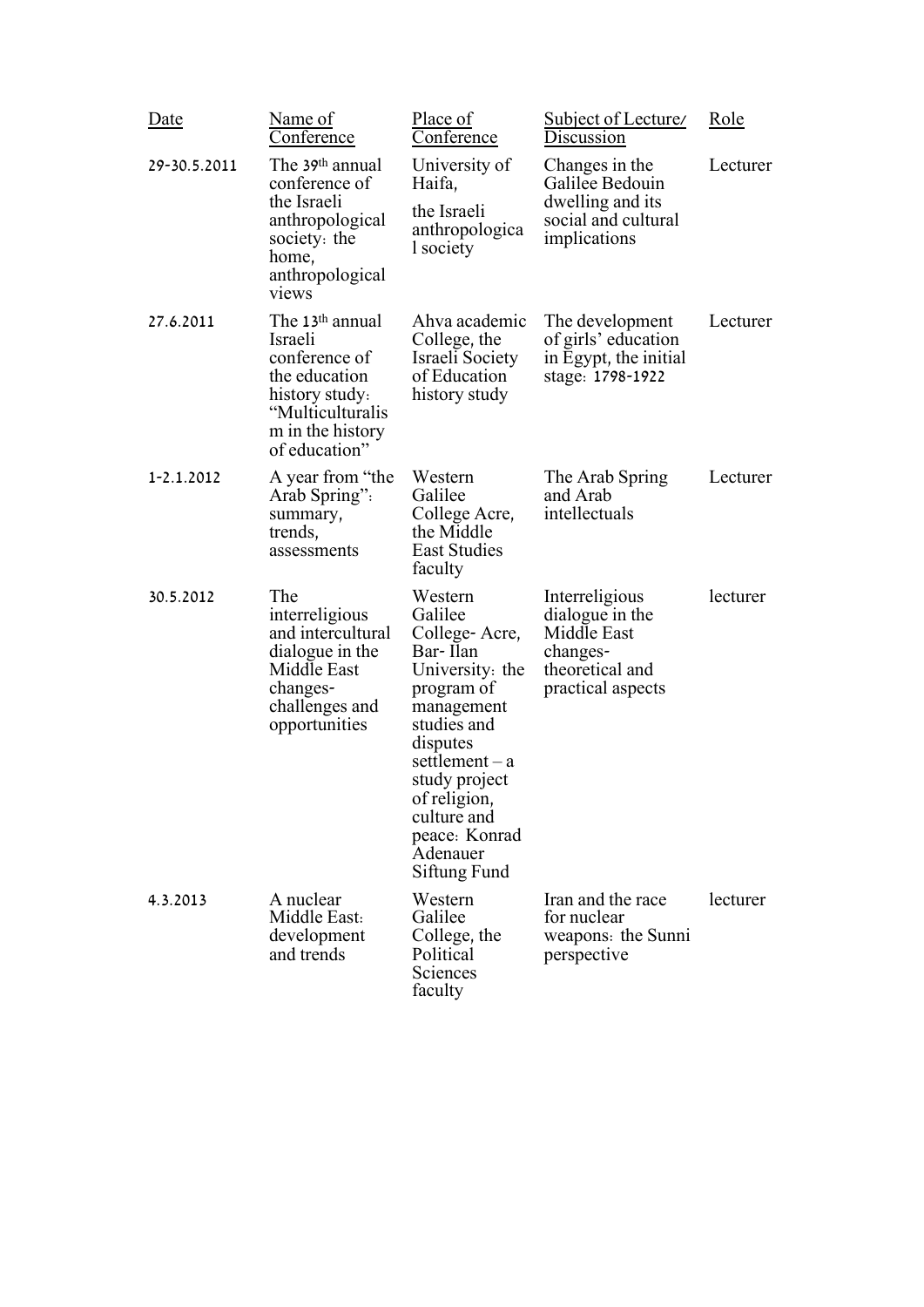| Date          | Name of<br>Conference                                                                                     | Place of<br>Conference                                                                                                                                        | Subject of Lecture/<br>Discussion                                                                            | Role                   |
|---------------|-----------------------------------------------------------------------------------------------------------|---------------------------------------------------------------------------------------------------------------------------------------------------------------|--------------------------------------------------------------------------------------------------------------|------------------------|
| 11.3.2013     | The Center of<br>Acre and the<br>Galilee studies<br>during the<br>Ottoman period                          | Western<br>Galilee<br>College, the<br>Conservation<br><b>Studies</b><br>faculty, the<br>Acre and<br>Galilee Center<br>for studies of<br>the Ottoman<br>period | The Galilee<br>Bedouins at the end<br>of the Ottoman rule<br>era                                             | Lecturer               |
| 29-30.5.2013  | Space place and<br>border: current<br>view on<br>conservation and<br>dismantling                          | Van Leer<br>Institute in<br>Jerusalem, the<br>Israeli<br>Anthropologic<br>al Society                                                                          | Arab marriages<br>from both sides of<br>the border and the<br>Law of Citizenship<br>and Entry to Israel      | Lecturer               |
| 3.10.2013     | The 15 <sup>th</sup> annual<br>conference of<br>the Israeli<br>society of<br>education<br>history studies | David Yellin<br>Academic<br>College of<br>Education, the<br>Israeli society<br>education<br>history studies                                                   | Study of the Arabic<br>language in Israeli<br>Jewish schools                                                 | Lecturer               |
| 30-31.10.2013 | The earth will<br>shake-40 years<br>since the Yom<br>Kippur War                                           | Bar-Ilan<br>University and<br>Kinneret<br>College                                                                                                             | The influence of<br>the Israeli-Arab<br>dispute on Israeli<br>Arabs. The Yom<br>Kippur War as a<br>test case | Chairman<br>& lecturer |
| 4.11.2013     | Forty years since<br>the Yom Kippur<br>War                                                                | Western<br>Galilee<br>College-<br>Political<br>Sciences<br>faculty                                                                                            | Yom Kippur War-<br>Arab viewpoint                                                                            | lecturer               |
| 26.2.2014     | Abuse of drugs<br>in Arab society-<br>inside views                                                        | Kinneret<br>College                                                                                                                                           | Abuse of drugs and<br>alcohol in Israeli<br>Arab society                                                     | (Opening)<br>lecturer) |
| 30.4.2014     | The neo-media<br>from the angle<br>of Arabic media<br>in Israel                                           | Kinneret<br>College                                                                                                                                           | Media in the Israeli<br>Arab society                                                                         | (Opening)<br>lecturer) |
| 19.5.2014     | Intelligence<br>challenges in the<br>$21st$ century                                                       | Western<br>Galilee<br>College-the<br>Political<br>Sciences<br>faculty                                                                                         | Arab states:<br>intelligence<br>challenges in a<br>changing world                                            | lecturer               |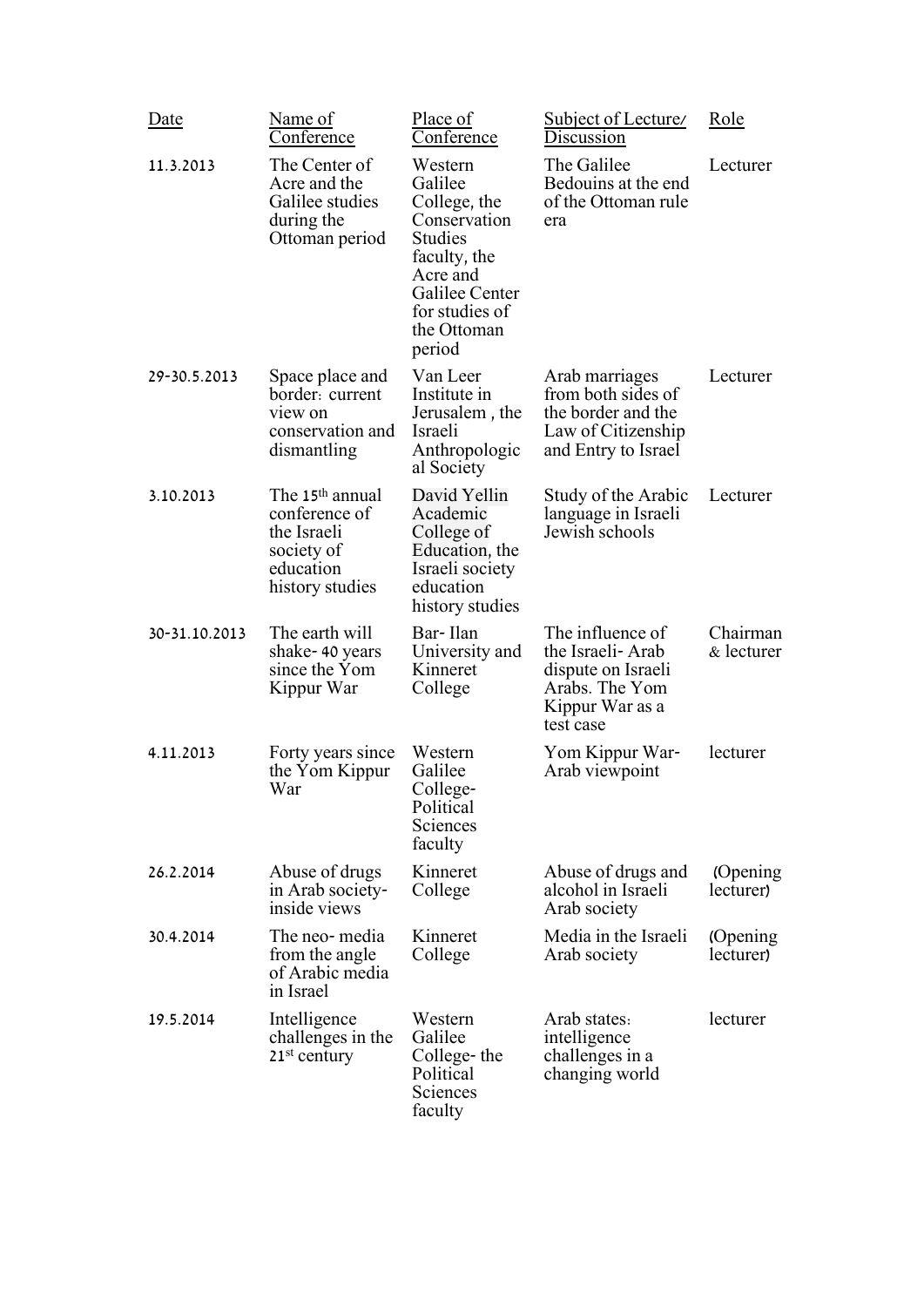| Date       | Name of<br><u>Conference</u>                                                                                       | Place of<br>Conference                                       | Subject of Lecture<br>Discussion                                                                                            | Role                   |
|------------|--------------------------------------------------------------------------------------------------------------------|--------------------------------------------------------------|-----------------------------------------------------------------------------------------------------------------------------|------------------------|
| 9.3.2015   | In-faculty<br>seminar of the<br>political science<br>faculty                                                       | Western<br>Galilee<br>College, Social<br>Sciences<br>faculty | Women and gender<br>in the Arab world -<br>lecture in honor of<br>International<br>Woman's Day                              | lecturer               |
| 10.3.2015  | Academia and<br>Periphery                                                                                          | Kinneret<br>College                                          | From traditional<br>education to<br>modern education.<br>the development of<br>Bedouin's<br>educational system<br>in Israel | lecturer               |
| 29.2.2016  | A Jewish and<br>democratic<br>state: the image<br>of the State of<br>Israel                                        | Western<br>Galilee<br>College                                | A Jewish and<br>democratic state:<br>the image of the<br>State of Israel                                                    | (Opening)<br>lecturer) |
| 9.6.2016   | The annual<br>conference of<br>the Middle East<br>& Islamic<br><b>Studies</b><br>Association of<br>Israel (MEISAI) | Western<br>Galilee<br>College                                | The Arab Spring<br>promotes<br>conservatism: the<br>return of tribalism<br>to the Arab world                                | Lecturer               |
| 8-9.6.2016 | The annual<br>conference of<br>the Israeli<br>anthropological<br>society                                           | Kinneret<br>College                                          | Changes in the<br>Galilee Bedouin<br>society, from tribal<br>to urban society                                               | Lecturer               |
| 5.7.2016   | The annual<br>conference of<br>the Israeli<br>Society of<br>Education<br><b>History</b>                            | Gordon<br>College of<br>Education,<br>Haifa.                 | Development in<br>education of<br>Bedouin girls in<br>Israel: from<br>traditional to<br>modern education                    | Lecturer               |
| 19.6.2017  | The annual<br>conference of<br>the Middle East<br>& Islamic<br><b>Studies</b><br>Association of<br>Israel (MEISAI) | Hebrew<br>University of<br>Jerusalem                         | New Perspectives<br>on the First World<br>War in Greater<br>Syria                                                           | Chairman<br>of session |
| 10.7.2017  | The annual<br>conference of<br>the Israeli<br>Society<br>Education<br>History study                                | <b>Beit Berl</b><br>College                                  | Education, Identity<br>and Ideology:<br><b>Muslim Education</b><br>in Israel                                                | lecturer               |
| 10.5.2018  | Galilee in the<br>Campaign: 70<br>Years to the 1948<br>War                                                         | Western<br>Galilee<br>College                                | <b>Bedouins</b> from<br>Galilee in the War<br>of Independence of<br>Israel (PALHEB)                                         | lecturer               |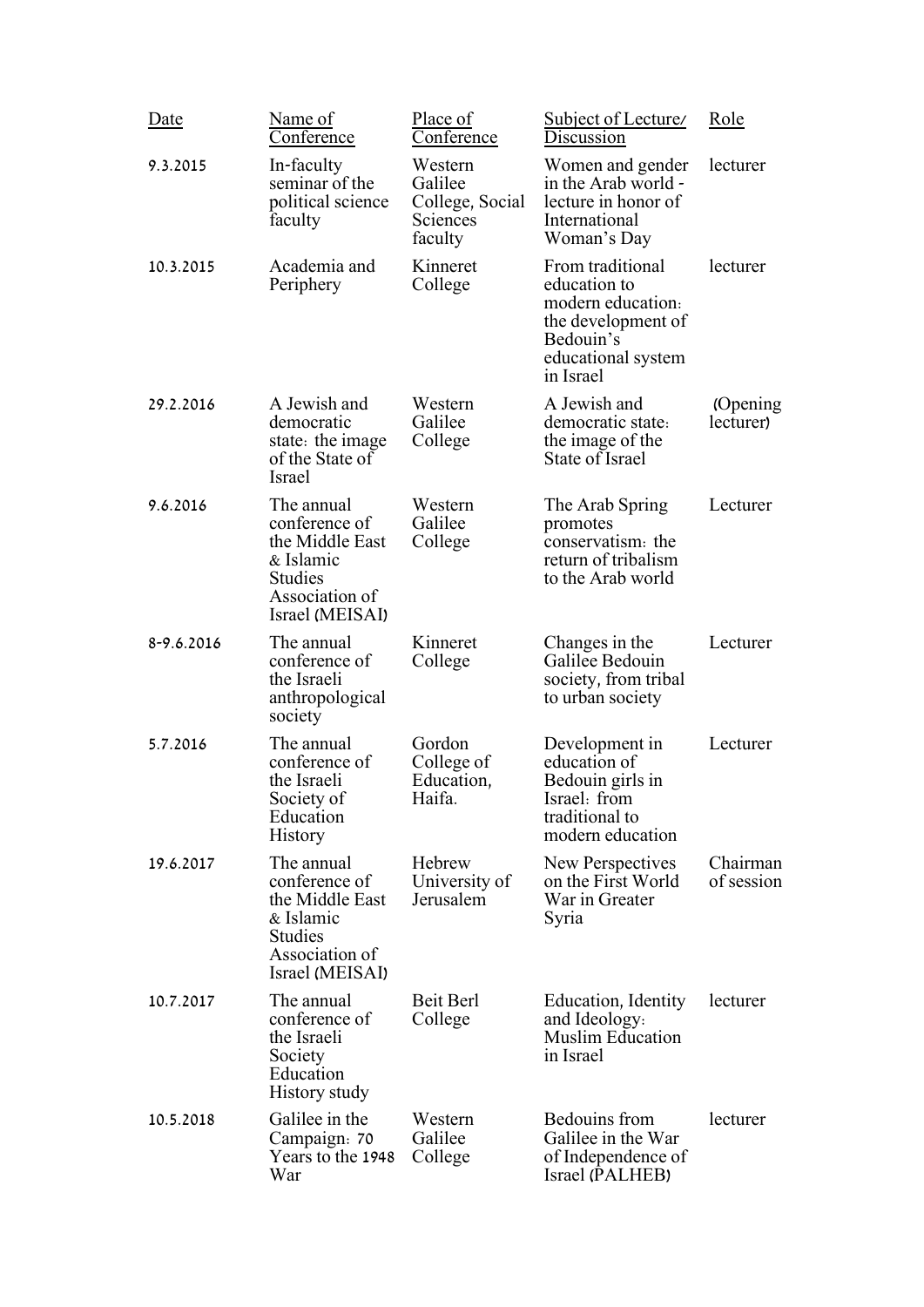| Date      | Name of<br>Conference                                                                                                                                                                     | Place of<br>Conference          | Subject of Lecture/<br>Discussion                                                                                                                                       | Role                                                                                                                                                    |
|-----------|-------------------------------------------------------------------------------------------------------------------------------------------------------------------------------------------|---------------------------------|-------------------------------------------------------------------------------------------------------------------------------------------------------------------------|---------------------------------------------------------------------------------------------------------------------------------------------------------|
| 7.6.2018  | The annual<br>conference of<br>the Middle East<br>& Islamic<br><b>Studies</b><br>Association of<br>Israel (MEISAI)                                                                        | Tel Aviv<br>University          | Bedouin in the<br>Israeli War of<br>Independence<br>between Zionism<br>and Palestinians                                                                                 | lecturer                                                                                                                                                |
| 3.7.2018  | The annual<br>conference of<br>the Israeli<br>Society<br>Education<br>History study:<br>The<br>historiography<br>and history of<br>education in the<br>Land of Israel<br>and the Diaspora | Tel Aviv<br>University          | Community and<br>Education: The<br>Development of<br><b>Special Education</b><br>in Israeli Arab<br>Society                                                             | lecturer                                                                                                                                                |
| 23.5.2019 | The annual<br>conference of<br>the Israeli<br>political<br>sciences<br>Association:<br>Political<br>Systems in the<br>21st Century:<br>Challenges and<br>solutions                        | Western<br>Galilee<br>College   | The return of Tribal<br>dominance to the<br>Twenty-first<br>century Arab<br>World                                                                                       | Lecturer<br>and<br>Chairman<br>of the<br>session:<br>The Arab<br>world of<br>the<br>twenty-<br>first<br>century:<br>challenges<br>and basic<br>problems |
| 30.5.2019 | The annual<br>conference of<br>the Middle East<br>& Islamic<br><b>Studies</b><br>Association of<br>Israel (MEISAI)                                                                        | <b>Ben-Gurion</b><br>University | The New Middle<br>East as reflected by<br>the philosophical<br>view of Egyptian<br>intellectuals after<br>the Israeli-Egyptian<br>peace agreement                       | lecturer                                                                                                                                                |
| 1.7.2019  | The annual<br>conference of<br>the Israeli<br>Society<br>Education<br>History study:<br><b>Between</b><br>Multiculturalism<br>and Identity                                                | Herzog<br>College,<br>Jerusalem | Arab Education in<br>Israel between<br>Israeli and<br>Palestinian<br>identity: The<br>Committee<br>Monitoring Arab<br>Education and<br>National<br>Palestinian Identity | lecturer                                                                                                                                                |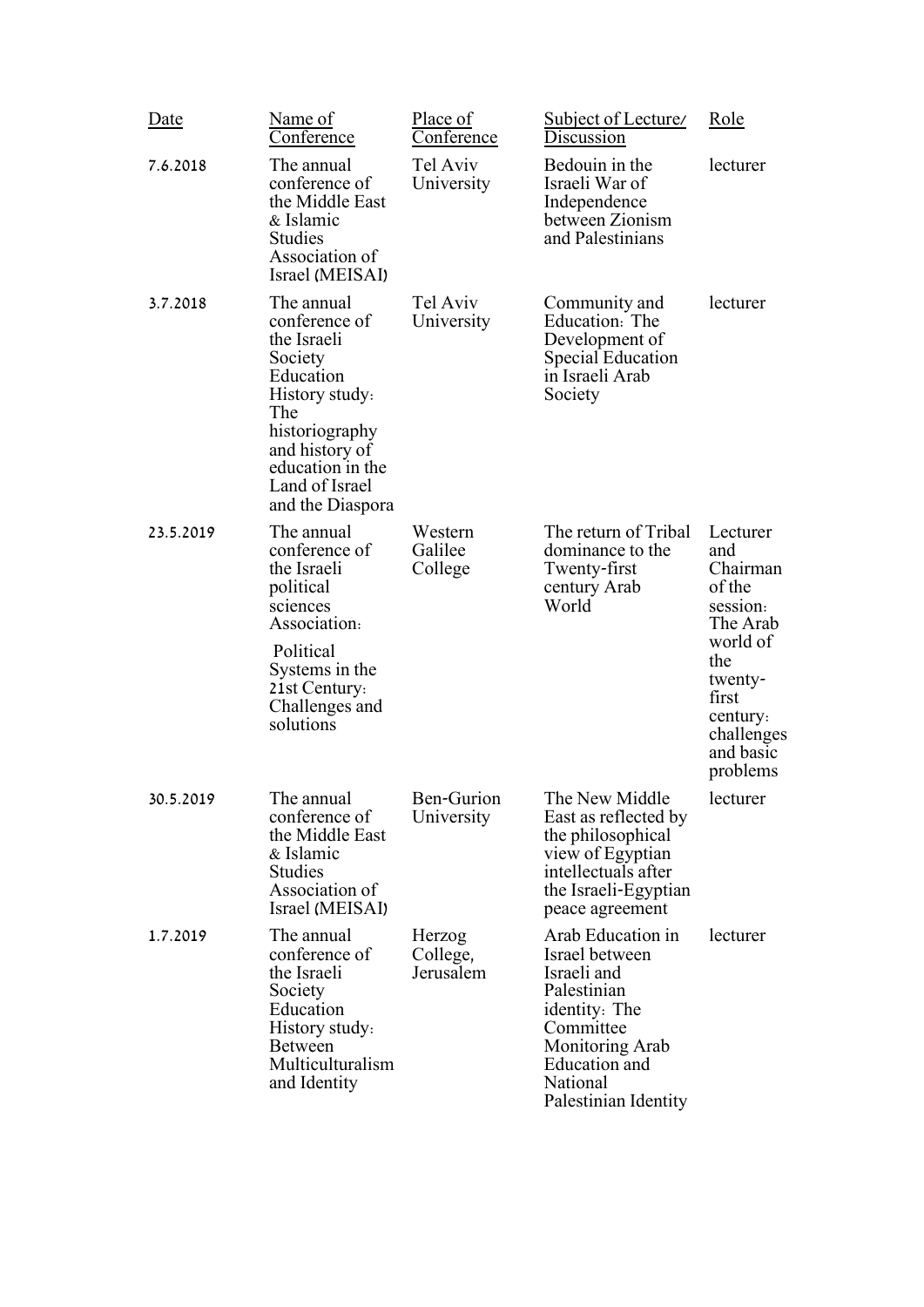## a. **Organization of Conferences or Sessions**

| Date       | Name of<br>Conference                                                                                      | Place of<br>Conference                                            | <b>Subject of</b><br>Conference/<br><u>Comments</u>                                                                                                                       | Role                                                                                                                                                                                    |
|------------|------------------------------------------------------------------------------------------------------------|-------------------------------------------------------------------|---------------------------------------------------------------------------------------------------------------------------------------------------------------------------|-----------------------------------------------------------------------------------------------------------------------------------------------------------------------------------------|
| 9.12.2002  | Communication<br>s and its place in<br>structuring<br>reality                                              | Western<br>Galilee<br>College<br>Political<br>Sciences<br>faculty | Al- Jazeera, Al-<br>Manar and el-<br>Kanat El- Ula:<br>TV in the Arab<br>world                                                                                            | Conference<br>organizer, and<br>Opening lecturer.                                                                                                                                       |
| 22.5.2013  | Arab society in<br>Israel:<br>community,<br>education and<br>employment                                    | Kinneret<br>College                                               | Arab society in<br>Israel:<br>community,<br>education and<br>employment.                                                                                                  | Conference<br>organizer,<br>presentation and<br>Opening lecture.                                                                                                                        |
| 5.1.2015   | The annual<br>conference of<br>the political<br>sciences faculty                                           | Western<br>Galilee<br>College                                     | Organization of<br>the conference,<br>guiding the first<br>session: local<br>government and<br>summary of the<br>conference                                               | Conference<br>organizer, and<br>Chairman of the<br>first session: local<br>government and<br>summary of the<br>conference                                                               |
| 29.2.2016  | A Jewish and<br>democratic<br>state: the image<br>of the State of<br><b>Israel</b>                         | Western<br>Galilee<br>College                                     | Organization of<br>the conference,<br>the introductory<br>lecture:<br>instruction of the<br>conference panel<br>regarding<br>schedule and<br>summary of the<br>conference | Conference<br>organizer,<br>introductory<br>lecture: instruction<br>of the conference<br>panel regarding<br>schedule and<br>summary of the<br>conference                                |
| 12.12.2016 | The annual<br>conference of<br>the of political<br>sciences faculty.<br>Political<br>Participation         | Western<br>Galilee<br>College                                     | Conference<br>Organizer                                                                                                                                                   | Conference<br>organizer                                                                                                                                                                 |
| 14.3.2019  | <b>Between Vision</b><br>and Reality: 40<br>years to the<br>peace agreement<br>between Israel<br>and Egypt | Western<br>Galilee<br>College                                     | Conference<br>organization,<br>together with Dr.<br>Ronen Yitzhak<br>and Prof.<br>Michael Lasker                                                                          | Conference<br>organization,<br>together with Dr.<br>Ronen Yitzhak and<br>Prof. Michael<br>Lasker and<br>Chairman of the<br>first session: The<br>road to the peace<br>agreement between |

Israel and Egypt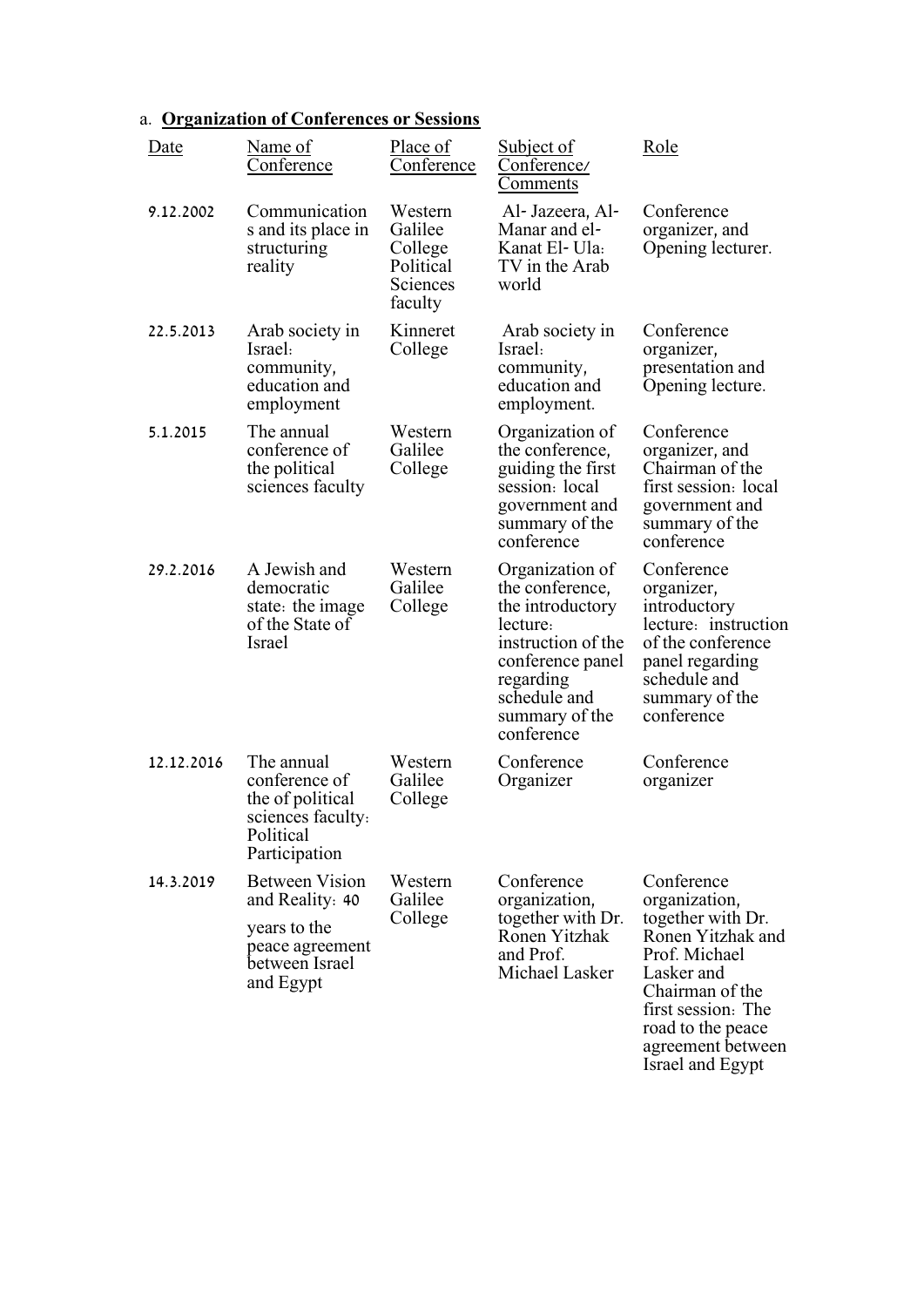| Date      | Name of<br>Conference                                                     | Place of<br>Conference        | Subject of<br>Conference/<br>Comments | Role                                                                                                   |
|-----------|---------------------------------------------------------------------------|-------------------------------|---------------------------------------|--------------------------------------------------------------------------------------------------------|
| 13.6.2019 | Family,<br>Education and<br>Employment<br>among Arab<br>Society in Israel | Western<br>Galilee<br>College | Conference<br>Organizer               | Conference<br>Organizer and<br>Chairman of the<br>Panel: Family,<br><b>Education</b> and<br>Employment |

### **7. Positions Held (in Western Galilee College)**

| From-To          | Institute               | Position                                                                                               |
|------------------|-------------------------|--------------------------------------------------------------------------------------------------------|
| $2011 -$ to date | Western Galilee College | Member of the pan-collegial teaching<br>committee                                                      |
| $2017 -$ to date | Western Galilee College | Head of the discipline committee                                                                       |
| $2016 -$ to date | Western Galilee College | Chairman of steering committee<br>assigned to facilitate Arab and Druze<br>students access to academia |
| 2019-2020        | Western Galilee College | The College Coordinator of the<br>Multicultural Israeli society studies.                               |

### **8. Scientific Areas of Specialization**

- a. Society, culture and politics
- b. Religion and state
- c. Women and gender
- d. Jewish- Arab relations in Israel and in the Middle East
- e. Community and education
- f. The Bedouins in Israel and in the Middle East

### **9. Academic Profile**

My field of teaching and research is the Middle East, which includes: The State of Israel, Iran and the Arab states, I cover the Middle East from varied viewpoints: political and diplomatic history, intellectual, social, cultural, military and intelligence history.

My approach in research has a multidisciplinary character; the emphasis is on combination between methods, deriving from history research, and those whose origin is in social sciences. This conceptual approach is reflected in the courses I teach, and in studies I conduct, emphasizing social and cultural aspects of the people and various ethnic groups who live in the region. My studies focus on Middle Eastern society, discussing and analyzing the history of social developments and diversions, focusing on the basic characteristics and processes shaping and affecting society. Most of my studies focus on connection between past events and basic problems societies in the Middle East must deal with today, and the ways each sub-group or specific ethnic group adopt to reality and/or circumstances.

My studies present and discuss a wide range of subjects: social and cultural history; historical development of intelligence organizations in the Middle East and North Africa; various aspects of connection between culture and society and between religion and state; coexistence, relations between groups; political parties and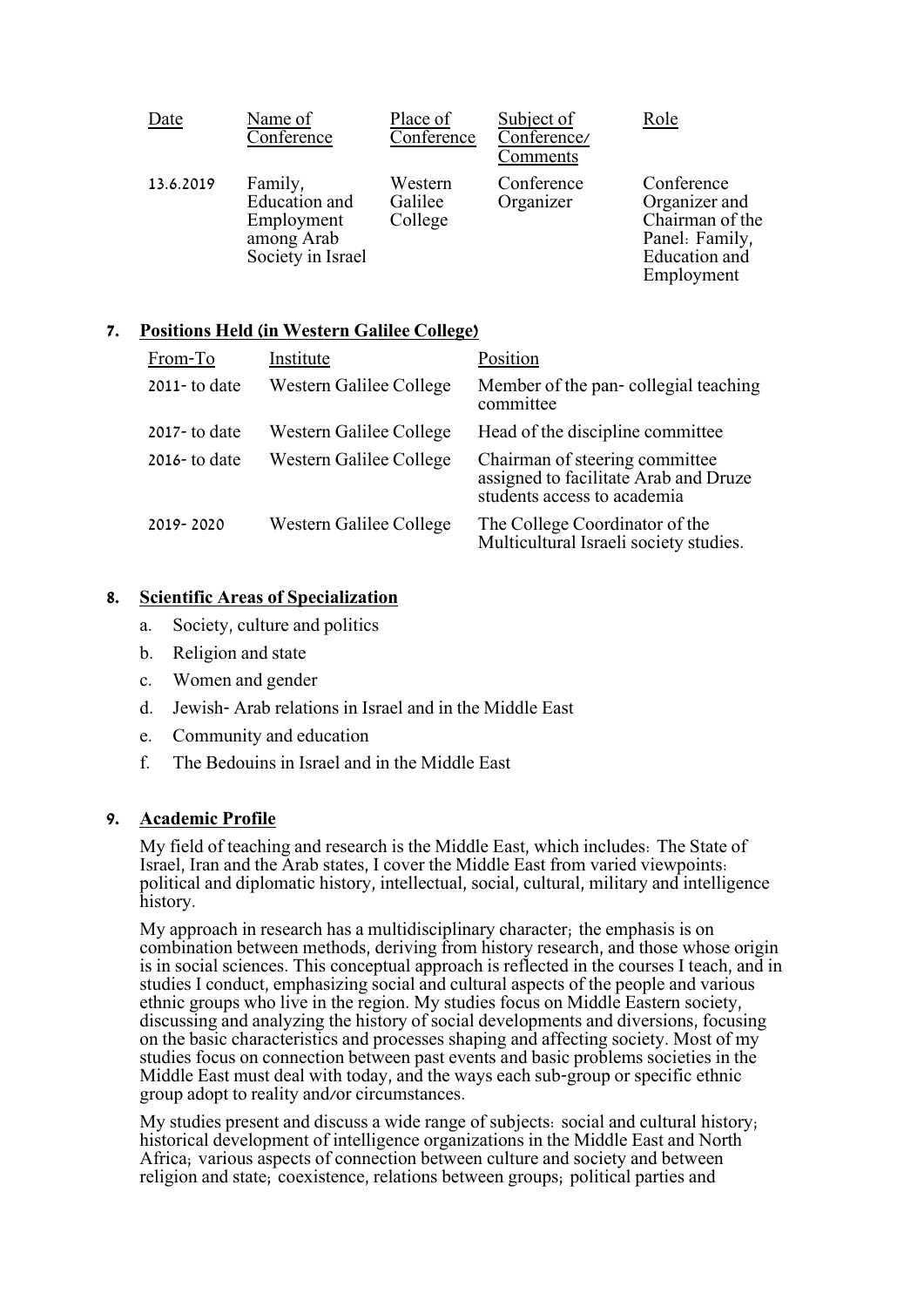ideologies.

I find the combination between social sciences and Middle East studies natural and rewarding. A connection between general studies of society and specific region and culture studies enables a wide-range inclusive observation of the relevant disciplines, history, anthropology, political sciences and sociology, their interrelations and match points.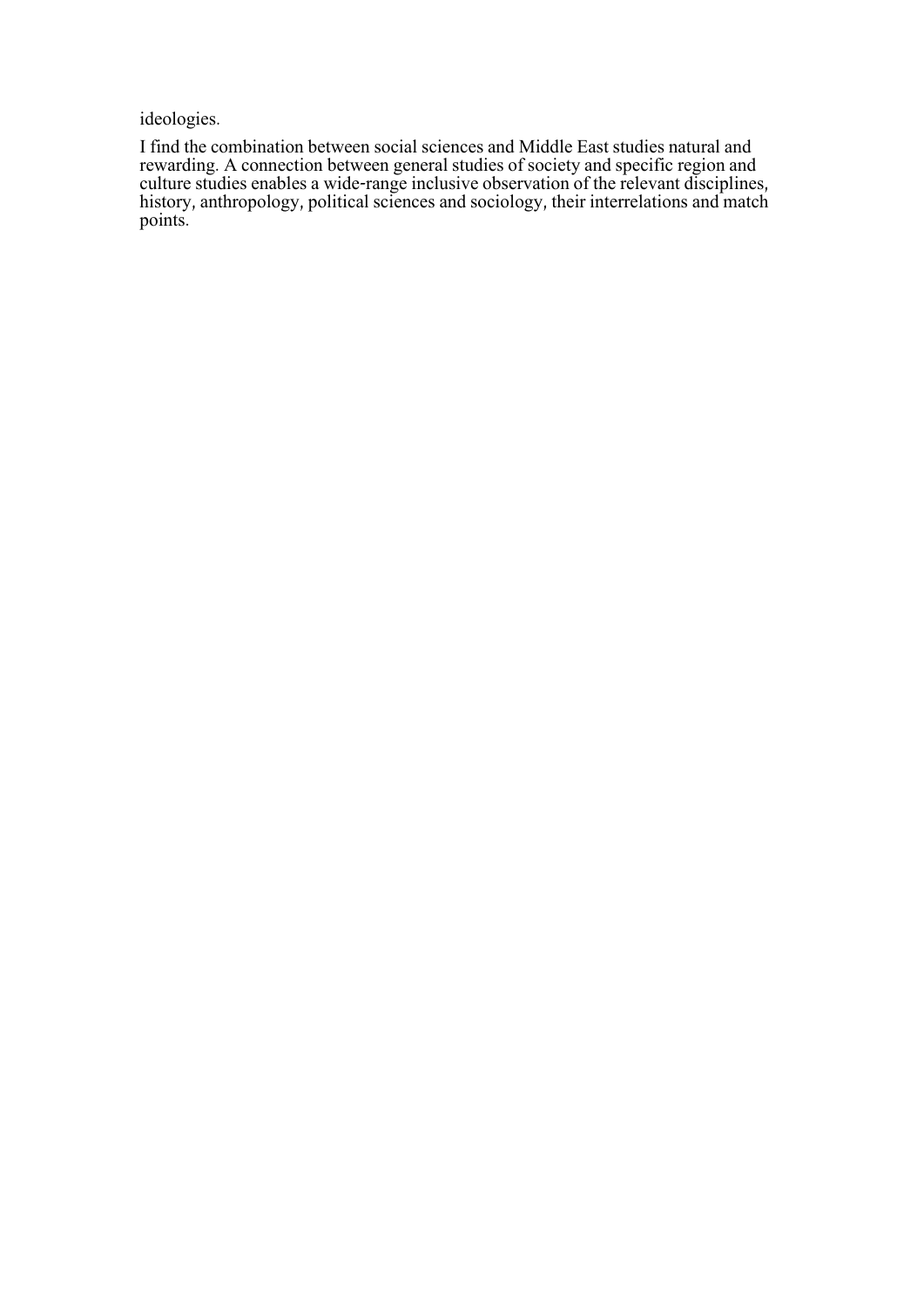### **Publications**

#### Suwaed Muhammad, Ph.D.

### **A. Scientific Books (Refereed)**

### **Authored Books- Published**

**Suwaed, M**. (2008). El- Bedu fi Falastin al- Hakaba al-Otmaniya: 1516-1914. Amman, Jordan: Dar Zahran. (The Bedouins in Palestine in the Ottoman era). 217 P. (Arabic).

Kahana, E., & **Suwaed, M**. (2009). Historical Dictionary of Middle Eastern Intelligence. Lanham, Maryland: Scarecrow Press. 408 P.

**Suwaed, M**. (2010). Al- Mara fi al- Adbait al- Arabiya al- Muatzra. Amman, Jordan: Dar Zahran. (The woman in modern Arab writing). 230 P. (Arabic).

**Suwaed, M.** (2013). El- Tarbiya al- Hatza bein al- Nadriya wael- Tatbik. Amman, Jordan: Dar Zahran. (Special education between theory and practice). 582 P. (Arabic).

**Suwaed, M**. (2014). Relations between the Bedouins and the Jewish Settlement in Palestine during the British Mandate: 1918-1948. New- York: Edwin Mellen Press. 524 P.

**Suwaed, M**. (2015). Historical Dictionary of the Bedouins. New- York & London: Rowman & Littlefield Publishers. 304 P.

**Suwaed, M.** (2016). Historical Dictionary of Political Parties in the Middle East and North Africa. New- York: Edwin Mellen Press. 662 P.

**Suwaed, M**. (2016). The Development of the Feminist Idea in Egypt and the Middle East from the End of the Eighteenth Century to the Present. New- York: Edwin Mellen Press. 300 p.

#### **B. Other Scientific Publications:**

**Suwaed, M**. (2007). Marahel Tatour Zurat al- Mara fi al- Adbait el- Arabiya al-Hadithiya. Kafr Kara: Dar el- Huda (Stages in the development of the image of the woman in modern Arab writing). 170 P. (Arabic).

### **C. Articles in Refereed Journals**

#### **Published**

**Suwaed, M.** (2014). Religion, Cults, and Moslem Holy Graves in Galilee. Journal of the Sociology and Theory of Religion, 2(1), 1-28.

**Suwaed, M.** (2014). Encouraging Socio-Ethnic Pluralism in Arab High Schools in Israel: Perspective of the Headmasters and Educational Staff. International Education Studies, 7(4), 86-97.

**Suwaed, M.** (2015). Bedouin- Jewish Relations in the Negev 1943-1948. Middle Eastern Studies, 51(5), 767-788.

**Suwaed, M**. & Faten Swaid. (2015). Relations between Mothers and adolescent Daughters in Israeli Bedouins Society. International Education Studies, 8(5), 75-87.

**Suwaed, M**. (2015). The Wadi El-Hawarith affair (Emek Hefer): disputed land and the Struggle for Ownership: 1929-1933. Middle Eastern Studies, 52(1), 135-152.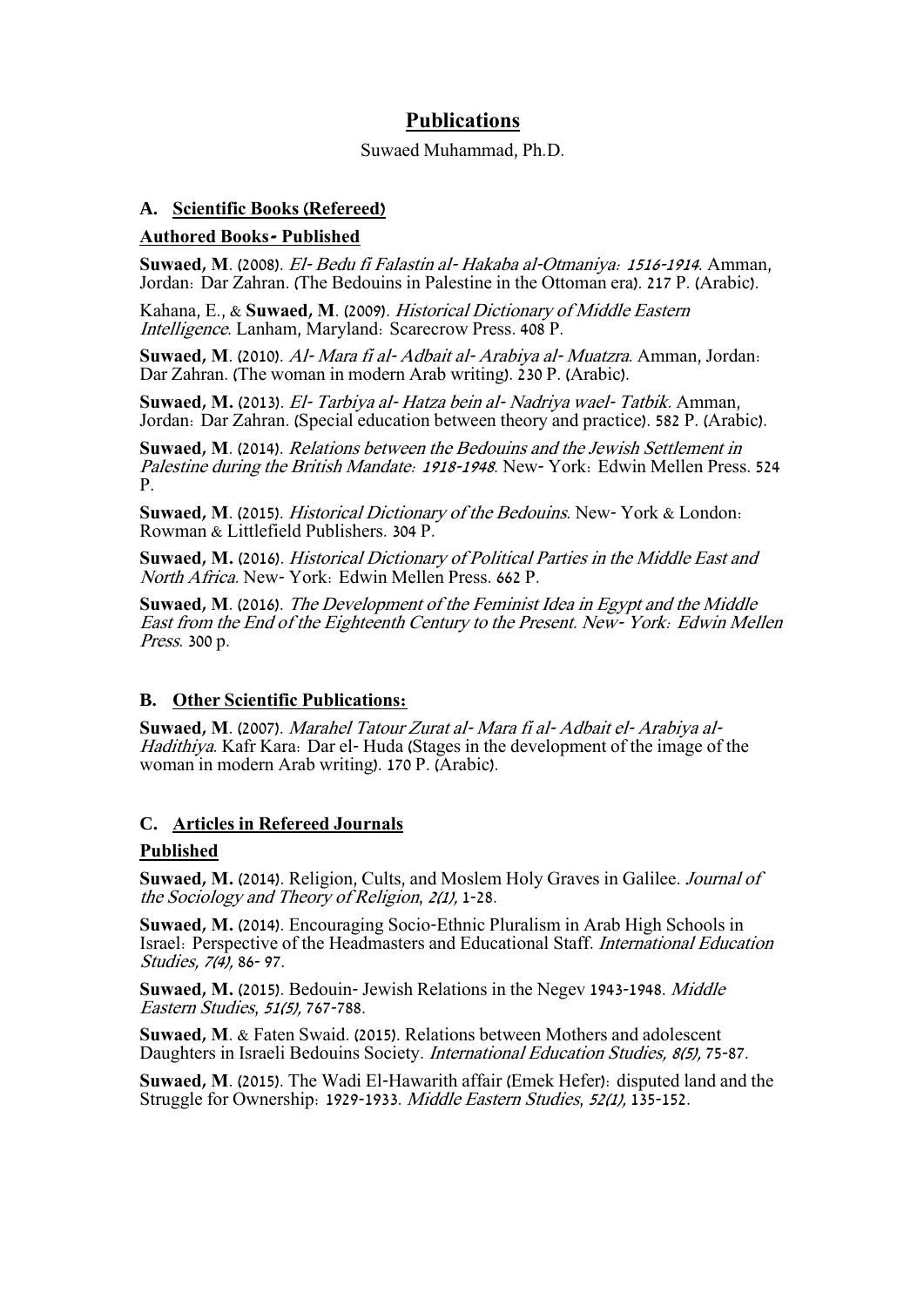**Suwaed, M.,** & Nohad, A. (2016). Education, Identity and Ideology: Islamic movement and the religious- Islamic education in Israel. Social Identities, 22(4), 426-449.

**Suwaed, M**. (2016). The Image of the Bedouins in Travel Literature and Western Researchers Who Visited Palestine in the 19th Century. Digest of Middle East Studies, 25(1), 88- 108 .

**Suwaed, M**. (2016). The Bedouins in the War of independence: between Zionism and Palestinianism. Alei Zait Veherev (16), 244-280 (Hebrew).

**Suwaed, M**. (2017). The Bedouins in the Galilee in the War of Independence of Israel: 1950 -1948 , Middle Eastern Studies, 53 (2), 297-313.

Suwaed, M. (2017). The Bedouin French struggle and its influence on the Jewish population in Upper Galilee 1919–1921. Israel Affairs, 23(4), 747-764.

Suwaed, M. (2017). The Exploitation of Women and Social Change in the Writing of Nawal El-Saadawi. Journal of International Women's Studies, 18 (4), 233- 246.

**Suwaed, M**., Kahana, E., (2018). Intelligence in the first Muslim State: 610–632 AD, International Journal of Intelligence and Counterintelligence, 31 (1), 169-184.

#### **Accepted for Publication**

**Suwaed, M**. (2018). Center- Periphery Relations in the Ottoman era: the case of Akil Aga Al- HASI: 1840- 1870. Israel Affairs.

**Suwaed, M**. (2019). Cooperation Between Galilee Bedouins and Jewish Yishuv During the Israeli War for Independence 1948/1949, Israel Affairs.

#### **D. Articles or Chapters in Scientific Books - Published**

**Suwaed, M.** (1996). Bedouin Holy Graves in Palestine. In: A. Schiller (Ed.), Religion and Worship and Moslem Holy Graves in Palestine (pp. 31-36). Arel, Jerusalem. (Hebrew).

**Suwaed, M.** (1999). Bedouin Jewish relations at the end of the Ottoman period. In: M. Golani (Ed.), War Policy Peace Policy, The ysrael Galili Society for Research of a Defense Force, the Ministry of Defense (pp.41-64). (Hebrew).

**Suwaed, M.** (2009). Bedouins from the Galilee in the Zionist Camp in the days of Israel's War of Independence. In: Z. Grossmek H. Goren & others (Eds.), New Studies of the Galilee- Book of the Decade from the Conference of Galilee Studies (pp. 325- 339). Tel- Hai. (Hebrew).

**Suwaed, M.** (2010). The Elections to Local Government in the Bedouin Sector in the Negev: Characteristics and Uniqueness. In: E. Lavi & A. Rodinsky (Eds.), Politics, Elections and Local Government in the Arab and Druze Population in Israel (pp. 41-52) Dayan Center, Tel- Aviv University. (Hebrew).

#### **E. Articles in Conference Proceedings**

#### **Published**

**Suwaed, M.** The Bedouins and Holy Graves in the Galilee, In: H. Amizur, (ed.), Holy Graves in Palestine- Researchers' Conference, The Center for Research of Safed and the Galilee and the Department of Land of Israel Studies Bar- Ilan University, 18-19 October 1995.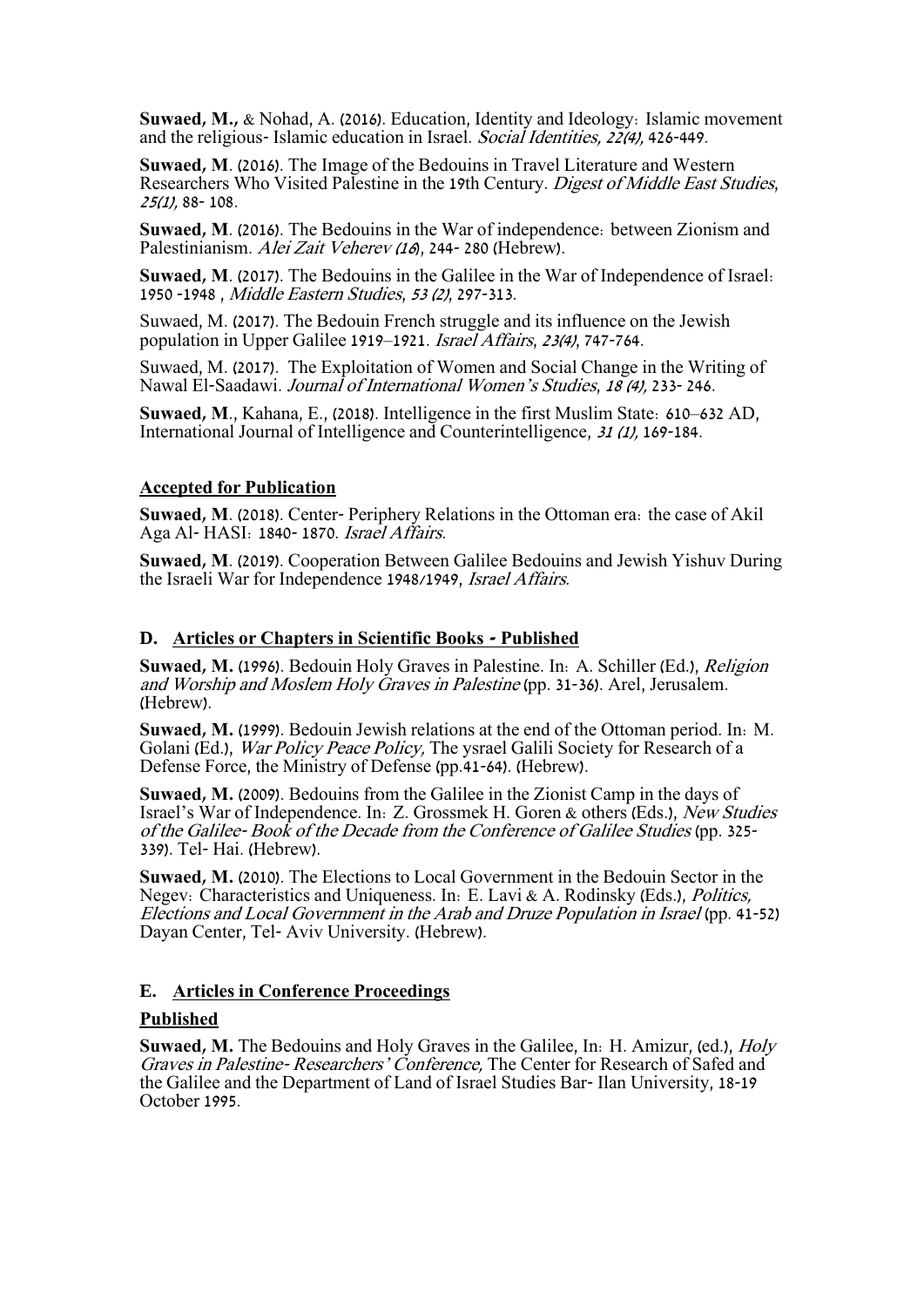**Suwaed, M.** The Bedouins in the Galilee in the 19th Century, In: H. Amizur (ed.), Galilee Studies 1996, The Center for Research of Safed and the Galilee and the Department for Land of Israel Studies Bar- Ilan University, 24-25 June 1996.

**Suwaed, M.** The relations between the Bedouins and the Jewish Population in the years 188201918, In: I. Fogel (ed.), Ninth Researchers' Conference for the History of the Defense Force, Yad Tabenkin, 4 March 1999.

**Suwaed, M.** The Bedouin Revolts in Ottoman Palestine: Center versus Periphery, In: G. Kreuser and A. Meir, (eds.), National Struggles, rebellion and terror in Palestine: aspects in policy, government and military counter- warfare in the past and in our days, Bar- Ilan University, the Faculty for Judaic Studies, 2 May 2002.

**Suwaed, M.** The struggle of an Arab woman: the case of Nawal El- Saadawi, in: The Feminism of Poverty- the Forum for Women and Gender Studies, Tel- Aviv University, 23-25 February 2003.

**Suwaed, M.** "The Arab world and the West following 11 September 2001 Social and Cultural aspects "in: Terror and Borders: Anthropological aspects- the annual conference of the Israeli Anthropological Society, Neve Ilan, 28-29 May 2003.

**Suwaed, M.** The position of Moslem Orthodoxy on Artificial Insemination, in: Science, Technology and Culture- Anthropological aspects- the annual conference of the Israeli anthropological society, Ben- Gurion Institute, Sdeh Boker, 19-20 May 2004.

**Suwaed, M.** Arab state education in Palestine in the period of the British mandate, in: Thinking and reality in the history of education in Palestine and in the Diaspora, the annual conference of the Israeli Society for research of the history of education, Lipschitz College, Jerusalem, 21 May 2004.

**Suwaed, M.** The New Middle East: in the Minds of Arab Intellectuals between Separatism and Globalization, Domination, Expression and Liberation in the Middle East. Conference Abstracts, The British Society for Middle Eastern Studies (BRISMES), London Middle East Institute at SOAS University of London, England 5- 7 Jul. 2004.

**Suwaed, M.** The oppression and exploitation of the Arab woman in the writings of Nawal El- Saadawi, in: Feminism Law and social change-handbook of abstracts of lectures of the conference, the Forum for Studies of Women and Gender, Tel- Aviv University, 3-5 April 2005.

**Suwaed, M.** The gap of perceptions between the Bedouins and the state: the case of the unrecognized villages in the Galilee: likewise, I served as chairman of the session: perpetuation of marginality- the coping of communities with Israeli hegemony: political, economic and social, in: handbook of abstracts of lectures of the annual conference of the Israeli anthropological society: state, nationalism, periphery, critical anthropological aspects, Sapir College 25-26 May 2005.

**Suwaed, M.** The Bedouin- French dispute and its influence on the Jews in the Upper Galilee: 1919-1921: *new studies of the Galilee and its surroundings*. The annual conference of the Tel- Hai College 2-4 June 2005.

**Suwaed, M.** "The follow-up committee for matters of Arab education in Israel and educational cultural policy<sup>5</sup> in: *Innovations and Renewal in the history of education in* Palestine and the Diaspora, the annual conference of the Israeli society for research of the history of education, Tel- Aviv University 29 June 2005.

**Suwaed, M.** The woman in Iran in the era of the Islamic revolution: the status and ambitions, in: handbook of abstracts of lectures of the annual conference of the Israeli anthropological society: to belong to be there anthropological criticism of connection and disconnection, Ashdod, 7-8 June 2006.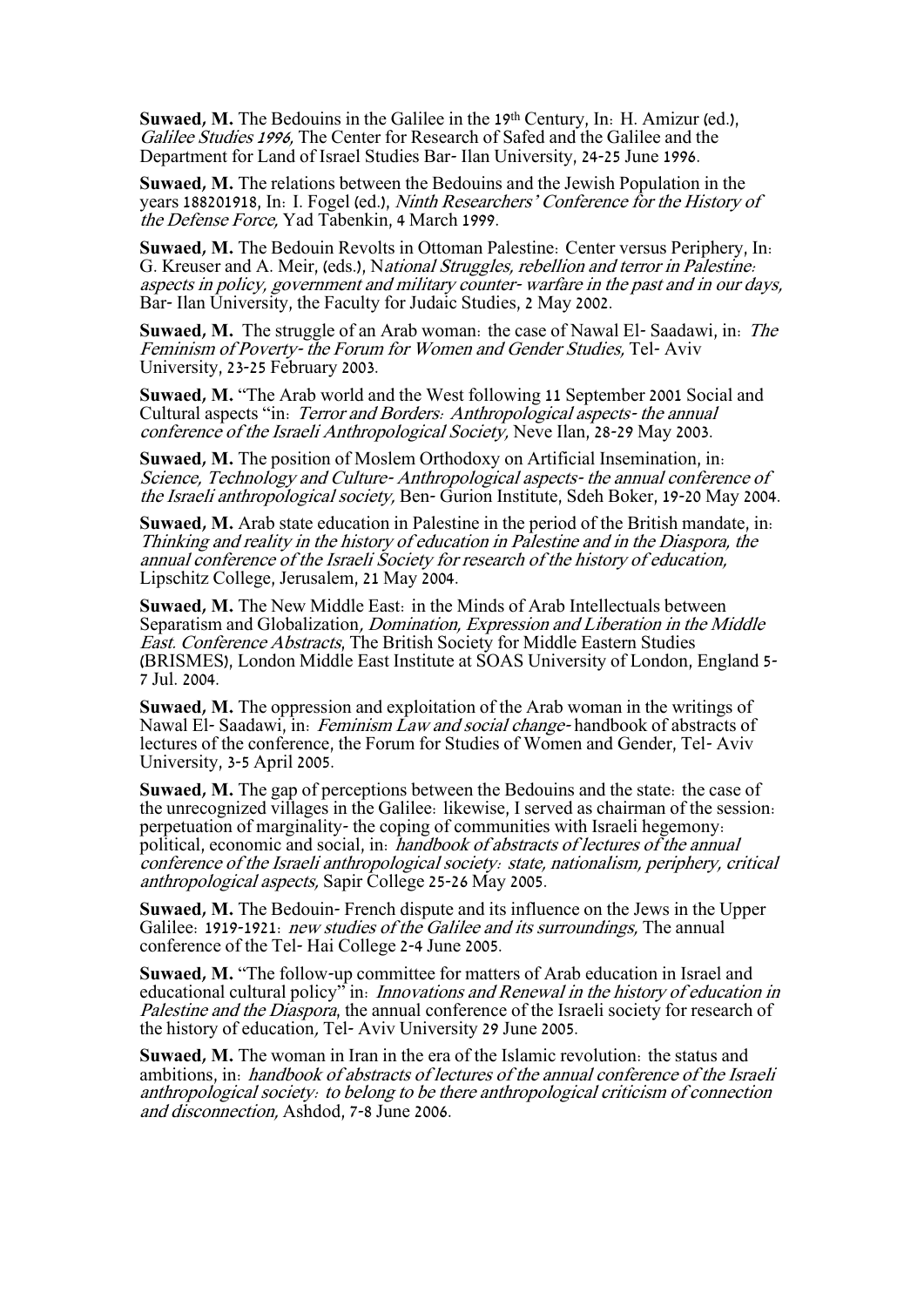**Suwaed, M.** What lies between education and politics: the quality of the relations between the university and regime in Egypt, in: Community and education in the changes of time, the annual conference of the Israeli society for research of the history of education, Oranim College 27 June 2006.

**Suwaed, M.** Palhib: Bedouins in the Zionist camp in the War of independence, in: Eighth Conference of Galilee Studies, Tel- Hai College, 28-29 June 2006.

**Suwaed, M.** Changes in Bedouin society in Israel: The Bedouin population in the Galilee as a case test, in: To be a minority in Israel-comparative view, the 38<sup>th</sup> conference of the Israeli Sociological Society, University of Haifa, 14-15 February 2007.

**Suwaed, M.** Center- periphery relations in the Ottoman era: the case of Akil Aga el-Hasi, in: Ninth conference of Galilee studies, Tel- Hai College, 24-25 June 2007.

**Suwaed, M.** A Cultural Encounter in a Changing World – A Dialog or Crush: The Arabic World & the West at the Wake of September 11<sup>th</sup>, 2001, *Cultural Studies Now-*Conference Abstracts, University of East London, England 19- 21 Jul. 2007.

**Suwaed, M.** The development of intelligence in the Middle East in the 20<sup>th</sup> century, in: Day of studies- abstracts of lectures, The Western Galilee College, 14 February 2008.

**Suwaed, M.** Knowledge and imagery in an intercultural meeting: The Arab world and the West following 11 September 2001, in: Handbook of lecture abstracts of the 36<sup>th</sup> annual conference of the Israeli anthropological society: anthropology of knowledge, Beit Berl College, 21-22 May 2008.

**Suwaed, M.** Education policy in Egypt in the period of British rule: 1882-1922, in: handbook of lecture abstracts of Tel- Hai conference 23-26 May 2008.

**Suwaed, M.** Women and gender in the Arab world: Nawal el- Saadawi as a test case, The annual conference of the Israeli sociological society- conference book, College of Management, Rishon Letzion, 17-18 February 2009.

**Suwaed, M.** From conservatism to modernism: the education system in Egypt 1798- 1849, The annual conference of the Israeli society for history of education, Kibbutzim college of education, Tel- Aviv, 1 July 2009.

**Suwaed, M.** Arab marriages from both sides of the border and the law of citizenship and entry to Israel, Frontiers: Space, Separation and Contact in the Middle East-Abstracts, University of Manchester-England, 4-6 July 2009.

**Suwaed, M.** The struggle for the language in the Egyptian education system in the period of the British occupation: 188201922, The annual conference of the Israeli society for the history of education- the conference book, the Hebrew University in Jerusalem, 28 June 2010.

**Suwaed, M.** The image of the Bedouin in the literature of Western travelers who visited Palestine in the 19th century, in: The annual conference of Galilee studies, Tel-Hai College, 28-29 June 2010.

**Suwaed, M.** The Image of the Bedouin in the Literature of the Western Travellers Who Visited Palestine in the Ottoman Era ", International Medieval Congress-: Conference Abstracts, Medieval Studies, University of Leeds -England, 12-15 July 2010.

**Suwaed, M.** The Islamic movement and the religious- Islamic education in Israel, Citizenship, Religion and Education: Conference Abstracts, History of Education Society Annual Conference, London-England, 26-28 November 2010.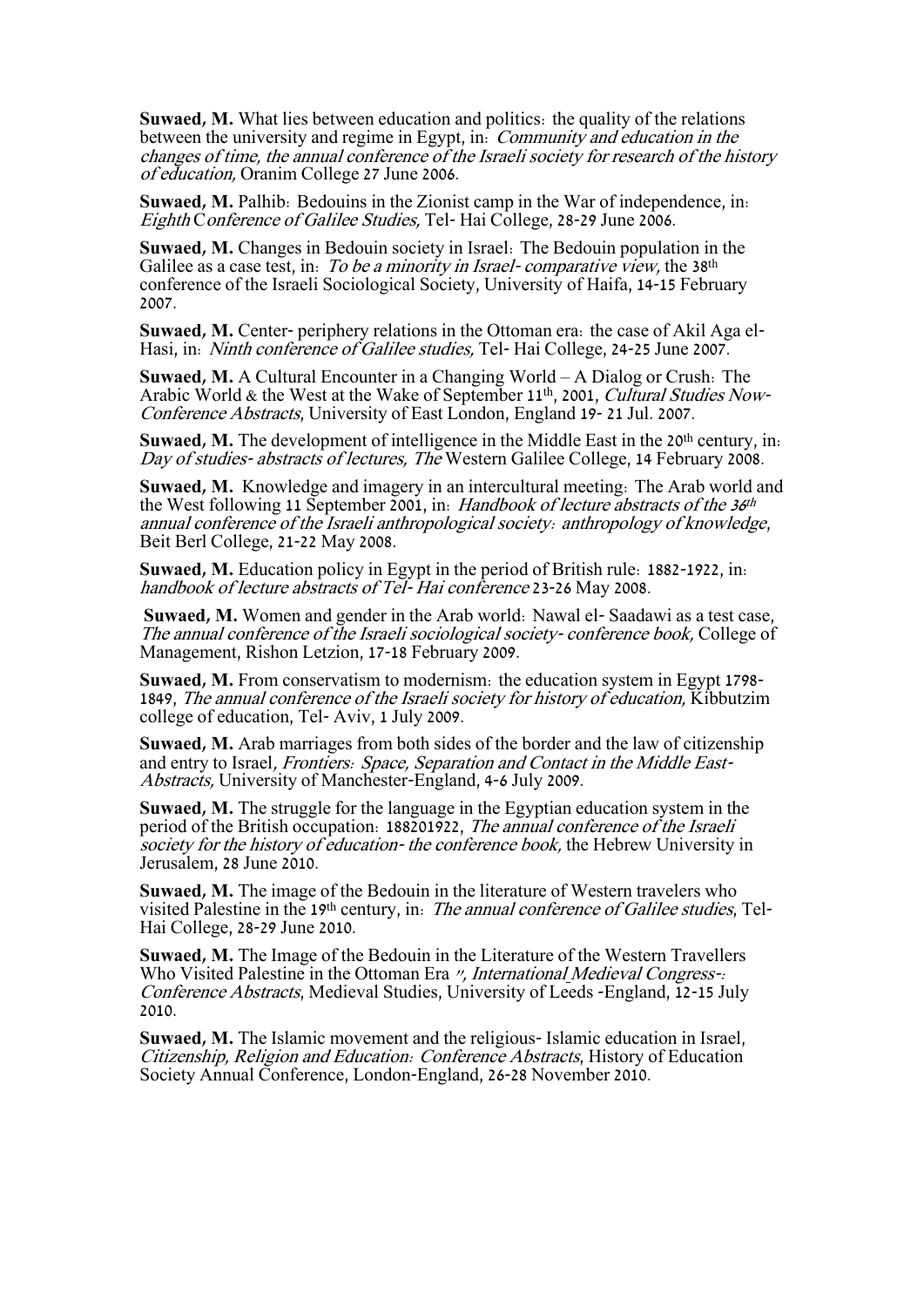**Suwaed, M.** Education, identity and ideology: The Islamic movement and Moslem religious education in Israel, *The conference of UNESCO and the Mofet Institute*: Education in a multicultural society: the conference book, Kay College, Beer- Sheva, 29 March 2011.

**Suwaed, M.** Changes in the Bedouin dwelling in the Galilee and its social and cultural implications, The 39<sup>th</sup> annual conference of the Israeli anthropological society: the home anthropological viewpoints- the conference book, University of Haifa, 29-30 May 2011.

**Suwaed, M.** The development of girls' education in Egypt the initial stage: 1798-1922, The 13 th annual conference of the Israeli society for the history of education of multiculturalism in the history of education- The conference book Ahva academic College, 27 June 2011.

**Suwaed, M.** Marriages of Arabs from both sides of the border and the law of citizenship and entry to Israel, The 41<sup>st</sup> Annual Conference of the Israeli Anthropological society: space place and border: current viewpoint on conservation and dismantling- the conference book, Van- Leer Institute, 29-30 May 2013.

**Suwaed, M.** "Study of the Arab language in the Hebrew schools, The 15<sup>th</sup> annual conference of the Israeli society for the history of education of multiculturalism in the history of education- The conference book, David Yellin Academic College, 3 October 2013.

**Suwaed, M.** Arab minority in Israel: citizenship, identity and belonging, Citizenship, Social Identity and National Security: Conference Abstracts, Faculty of Social Sciences at Mu'tah University, Jordan, 22-25 January 2014.

**Suwaed, M.** "From traditional education to modern education: the development of the Bedouin education system in Israel" The 17<sup>th</sup> Annual Conference of the Israeli society for history of education: academia and periphery- the conference book, Kinneret College, 10 March 2015.

**Suwaed, M.** "Development in Bedouin girl's education in Israel: from traditional to modern education" The 18th Annual Conference of the Israeli society for history of education: academia and periphery- the conference book, Gordon College of Education, Haifa, 5 July 2016.

**Suwaed, M.** "Education, Identity and Ideology: Muslim Education in Israel" The 19th Annual Conference of the Israeli society for history of education: academia and periphery- the conference book, Beit Berl College, 10 July 2017.

**Suwaed, M.** "Community and Education: The Development of Special Education in Israeli Arab Society" The 20th Annual Conference of the Israeli society for history of education: The historiography and history of education in the Land of Israel and the Diaspora - the conference book, Tel Aviv University, 3 July 2018.

**Suwaed, M.** "The return of Tribal dominance to the Twenty-first century Arab World", The annual conference of the Israeli political sciences Association: Political Systems in the 21st Century: Challenges and solutions - the conference book, Western Galilee College, 23 May 2019.

**Suwaed, M.** "Arab Education in Israel between Israeli and Palestinian identity: The Committee Monitoring Arab Education and National Palestinian Identity", The 21th Annual Conference of the Israeli society for history of education: Between Multiculturalism and Identity, Herzog College, Jerusalem, 1 July 2019.

#### **F. Other Scientific Publications**

**Suwaed, M.** (2006). Coping with Grief and Loss of Muslim Arabs in Israel - a Religious and Social Perception. Inter- disciplinary. Net, Oxford University, 1- 21.